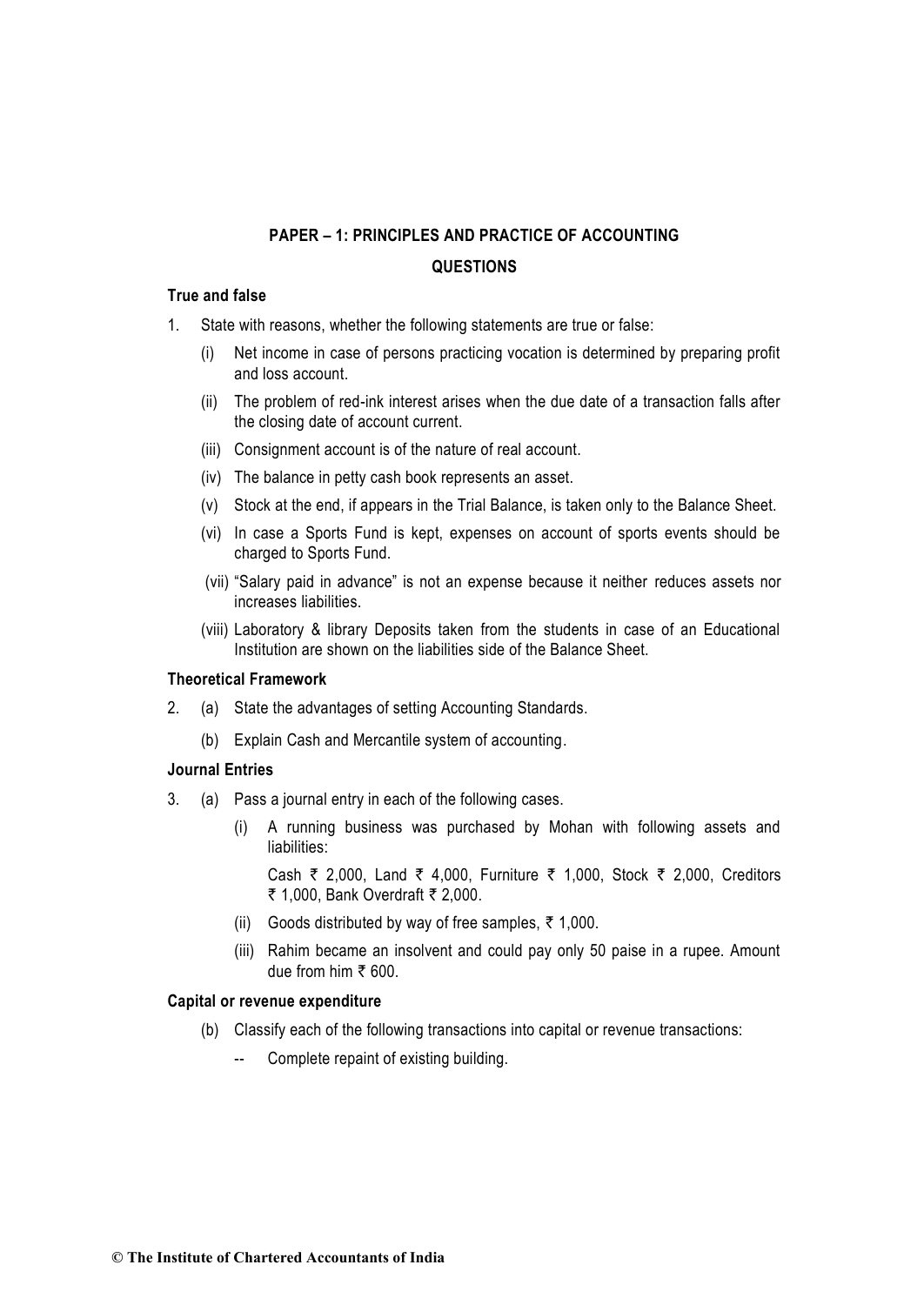- -- Installation of a new central heating system.
- -- Repainting of a delivery van.
- -- Providing drainage for a new piece of water-extraction equipment.
- -- Legal fees on the acquisition of land.
- -- Carriage costs on a replacement part for a piece of machinery.

## **Cash book**

4. (a) Prepare a Triple Column Cash Book for the month of April 2018 from the following transactions and bring down the balance for the start of next month:

| Date           |                                          | ₹      |
|----------------|------------------------------------------|--------|
| 1              | Cash in hand                             | 4,500  |
| 1              | Cash at bank                             | 18,000 |
| $\overline{2}$ | Paid into bank                           | 1,500  |
| 5              | Bought furniture and issued cheque       | 2,250  |
| 8              | Purchased goods for cash                 | 750    |
| 12             | Received cash from Mr. K                 | 1,470  |
|                | Discount allowed to him                  | 30     |
| 14             | Cash sales                               | 7,500  |
| 16             | Paid to Mr. P by cheque                  | 2,175  |
|                | Discount received                        | 75     |
| 19             | Paid into Bank                           | 750    |
| 23             | Withdrawn from Bank for Private expenses | 900    |
| 24             | Received cheque from Mr. B               | 2,145  |
|                | Allowed him discount                     | 30     |
| 26             | Deposited Mr. B's cheque into Bank       |        |
| 28             | Withdrew cash from Bank for Office use   | 3,000  |
| 30             | Paid rent by cheque                      | 1,200  |

### **Classification of errors**

- (b) Classify the following errors under the three categories Errors of Omission, Errors of Commission and Errors of Principle.
	- (i) Sale of furniture credited to Sales Account.
	- (ii) Purchase worth  $\bar{\tau}$  4,500 from M not recored in subsidiary books.
	- (iii) Credit sale wrongly passed through the Purchase Book.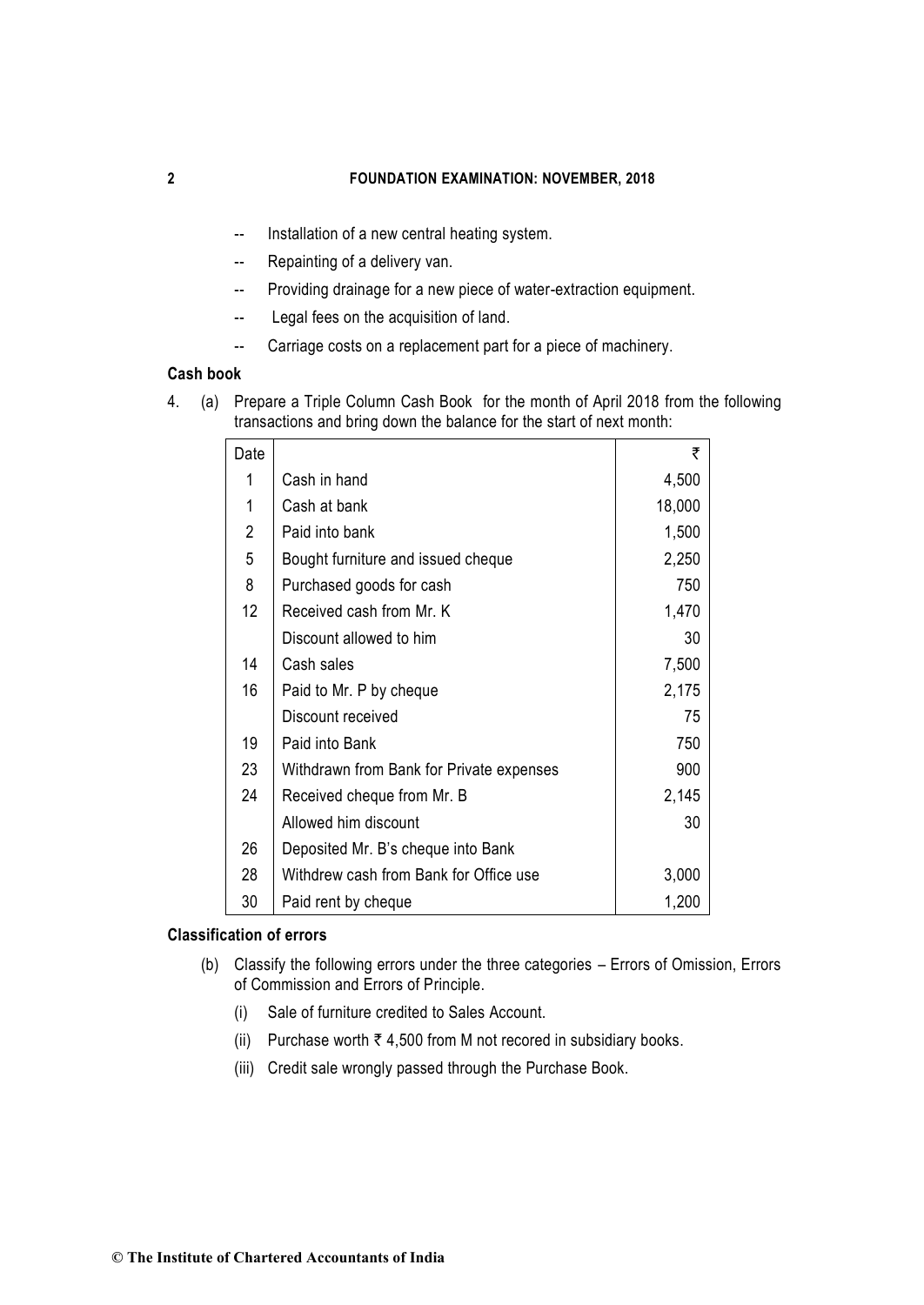- (iv) Machinery sold on credit to Mohan recorded in Journal Proper but omitted to be posted.
- (v) Goods worth  $\overline{\xi}$  5,000 purchased on credit from Ram recorded in the Purchase Book as  $\bar{\tau}$  500.

## **Bank Reconciliation Statement**

- 5. Prepare a Bank Reconciliation Statement of Shri Hari as on 31st March, 2018:
	- (i) Balance as per Pass Book is  $\bar{\tau}$  10,000.
	- (ii) Bank collected a cheque of  $\bar{\tau}$  500 on behalf of Shri Hari but wrongly credited it to Shri Hari's Account (another customer of bank).
	- (iii) Bank recorded a cash deposit of  $\bar{\tau}$  1,589 as  $\bar{\tau}$  1,598.
	- (iv) Withdrawal column of the Pass Book undercast by  $\bar{\tau}$  100.
	- (v) The credit balance of  $\bar{\tau}$  1,500 on page 5 was recorded on page 6 as debit balance.
	- (vi) The payment of a cheque of  $\bar{\tau}$  350 was recorded twice in the Pass Book.
	- (vii) The Pass Book showed a credit for a cheque of  $\bar{\tau}$  1,000 deposited by Shri Hari (another customer of the bank).

### **Inventories**

- 6. Sky Ltd. keeps no stock records but a physical inventory of stock is made at the end of each quarter and the valuation is taken at cost. The company's year ends on 31<sup>st</sup> March, 2018 and their accounts have been prepared to that date. The stock valuation taken on 31<sup>st</sup> March, 2018 was however, misleading and you have been advised to value the closing stocks as on 31st March, 2018 with the stock figure as on 31st December, 2017 and some other information is available to you:
	- (i) The cost of stock on  $31^{st}$  December, 2017 as shown by the inventory sheet was ₹ 80,000.
	- (ii) On 31st December, stock sheet showed the following discrepancies:
		- (a) A page total of  $\bar{\tau}$  5,000 had been carried to summary sheet as  $\bar{\tau}$  6,000.
		- (b) The total of a page had been undercast by  $\bar{\tau}$  200.
	- (iii) Invoice of purchases entered in the Purchase Book during the quarter from January to March, 2018 totalled  $\overline{\zeta}$  70,000. Out of this  $\overline{\zeta}$  3,000 related to goods received prior to 31st December, 2017. Invoices entered in April 2018 relating to goods received in March, 2018 totalled  $\bar{\tau}$  4,000.
	- (iv) Sales invoiced to customers totalled  $\bar{\tau}$  90,000 from January to March, 2018. Of this ₹ 5,000 related to goods dispatched before 31<sup>st</sup> December, 2017. Goods dispatched to customers before 31st March, 2018 but invoiced in April, 2018 totalled  $₹ 4.000.$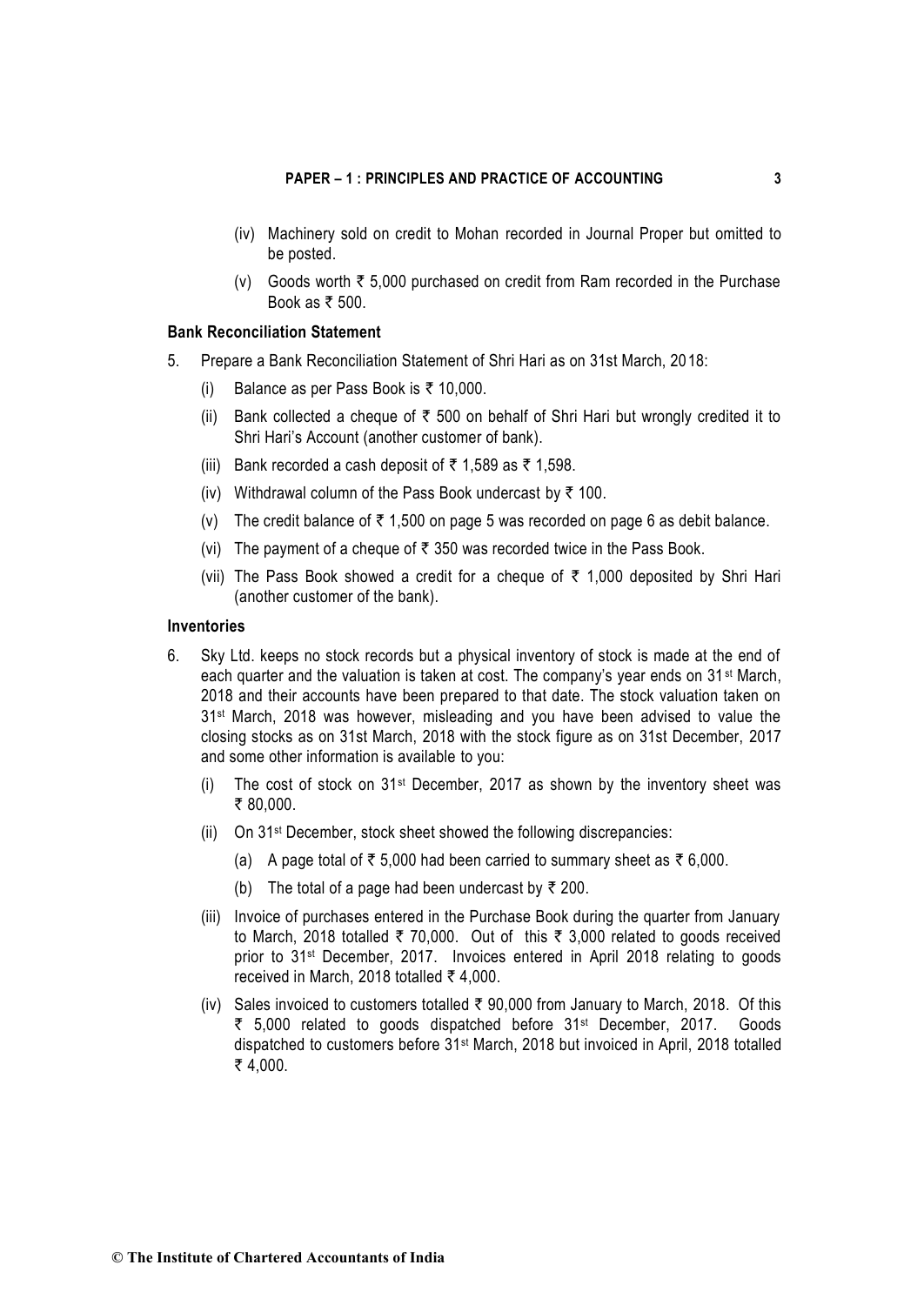(v) During the final quarter, credit notes at invoiced value of  $\bar{\tau}$  1,000 had been issued to customers in respect of goods returned during that period. The gross margin earned by the company is 25% of cost.

You are required to prepare a statement showing the amount of stock at cost as on 31st March, 2018.

## **Concept and accounting of Depreciation**

7. M/s. Green Channel purchased a second-hand machine on 1st January, 2015 for ₹ 1,60,000. Overhauling and erection charges amounted to  $\bar{z}$  40,000.

Another machine was purchased for  $\bar{\tau}$  80,000 on 1<sup>st</sup> July, 2015.

On 1st July, 2017, the machine installed on 1st January, 2015 was sold for  $\bar{\tau}$  1,00,000. Another machine amounted to  $\bar{\tau}$  30,000 was purchased and was installed on 30th September, 2017.

Under the existing practice the company provides depreciation @ 10% p.a. on original cost. However, from the year 2018 it decided to adopt WDV method and to charge depreciation @ 15% p.a. You are required to prepare Machinery account for the years 2015 to 2018.

## **Bill of exchange**

- 8. Prepare Journal entries for the following transactions in K. Katrak's books.
	- (i) Katrak's acceptance to Basu for  $\bar{\tau}$  2,500 discharged by a cash payment of  $\bar{\tau}$  1,000 and a new bill for the balance plus  $\bar{\tau}$  50 for interest.
	- (ii) G. Gupta's acceptance for  $\bar{\tau}$  4,000 which was endorsed by Katrak to M. Mehta was dishonoured. Mehta paid  $\bar{\tau}$  20 noting charges. Bill withdrawn against cheque.
	- (iii) D. Dalal retires a bill for  $\bar{\tau}$  2,000 drawn on him by Katrak for  $\bar{\tau}$  10 discount.
	- (iv) Katrak's acceptance to Patel for  $\bar{\tau}$  5,000 discharged by Patel Mody's acceptance to Katrak for a similar amount.

### **Consignment**

9. (a) On 1.1.2018, Mr. Jill of Mumbai consigned to Mr. Jack of Chennai goods for sale at invoice price. Mr. Jack is entitled to a commission of 5% on sales at invoice price and 20% of any surplus price realized over and above the invoice price. Goods costing  $\bar{\tau}$  1,00,000 were consigned to Chennai at the invoice price of  $\bar{\tau}$  1,50,000. The direct expenses of the consignor amounted to  $\bar{\tau}$  10,000. On 31.3.2018, an account sales was received by Mr. Jill from Mr. Jack showing that he had effected sales of  $\bar{\tau}$  1,20,000 in respect of 4/5th of the quantity of goods consigned to him. His actual expenses were  $\bar{\tau}$  3,000. Mr. Jack accepted a bill drawn by Mr. Jill for  $\bar{\tau}$  1,00,000 and remitted the balance due in cash.

> You are required to prepare the consignment account and the account of Mr. Jack in the books of Mr. Jill.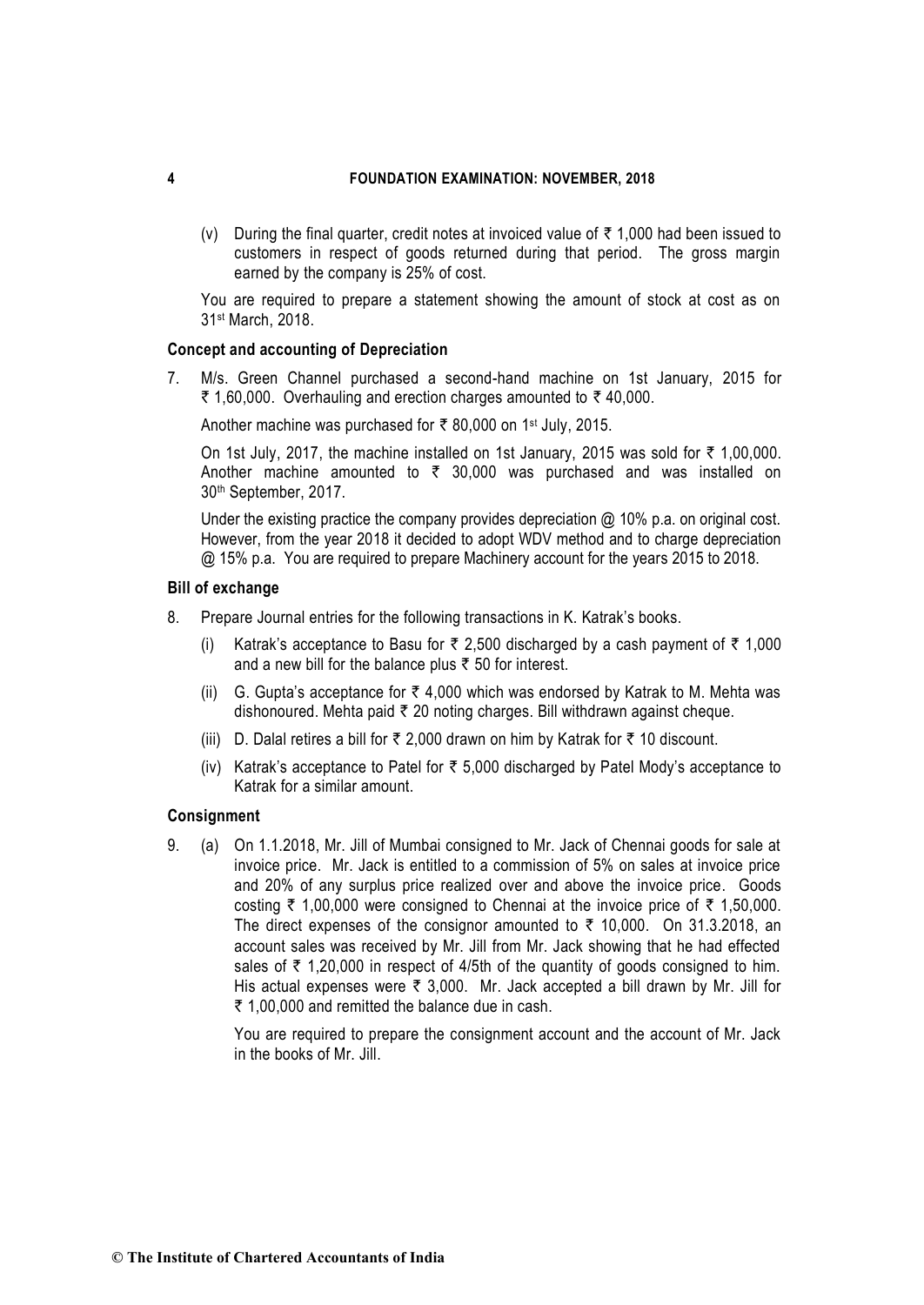### **Joint venture**

- 10. (a) A and B, who are sharebrokers are to enter into Joint Venture to underwrite 5,00,000 equity shares of  $\overline{\zeta}$  10 each of X Ltd. who agrees to allot as fully paid 4,000 shares in the company in consideration of the underwriting arrangement. In connection with the venture, the following expenses are incurred by:
	- A : Printing and Stationery (₹ 5,000); Postage (₹ 1,000); Advertisement (₹ 3,000)
	- B : Postage ( $\bar{\tau}$  750); Solicitor's ( $\bar{\tau}$  3,500); Entertainment expenses ( $\bar{\tau}$  4,000)

The public subscription was for  $\bar{\tau}$  4,80,000 shares only and the underwriters had to take up the balance shares. Therefore, they approached the Bank, which on the security of the shares, advanced the required sum on 1st July, @ 15% simple interest p.a. The underwriters paid for the shares on the same day and were also allotted the 4,000 shares by X Ltd. The underwriters through the Bank sold their total holding in the market in two equal lots and realized 90% of the face value of the first lot on 30th September and 85% for the second lot on 31st October. The sale proceeds were used first to discharge the principal value. However, interest was paid at the time of final settlement. Shares transfer fees of  $\bar{\tau}$  1,000 was met from the Joint Venture Bank Account.

You are required to prepare a Memorandum Joint Venture Account, the account of A as appearing in B's Books and the account of B as appearing in A's Books and also the settlement of account between the parties.

### **Royalty**

(b) Kumar grants a mine on lease to Hello on 31.3.14 a royalty of  $\bar{\tau}$  2 per tonne of the coal produced. The following is the quantum of output for each year :

| For the year ended $31$ <sup>st</sup> March, 2015 $7,500$ tonnes |               |
|------------------------------------------------------------------|---------------|
| 2016                                                             | 8,000 tonnes  |
| 2017                                                             | 10,000 tonnes |
| 2018                                                             | 12,500 tonnes |

The minimum rent is fixed at  $\bar{\tau}$  17,500 and short-workings recoupment is allowable throughout the period of lease. You are required to calculate the amount of royalty payable for the years ended 31stMarch, 2015, 2016, 2017 and 2018.

### **Average Due Date**

11. (a) Mehnaaz accepted the following bills drawn by Shehnaaz.

On 8th March, 2018 ₹ 4,000 for 4 months.

On 16th March, 2018  $\bar{\tau}$  5,000 for 3 months.

On 7th April, 2018 ₹ 6,000 for 5 months.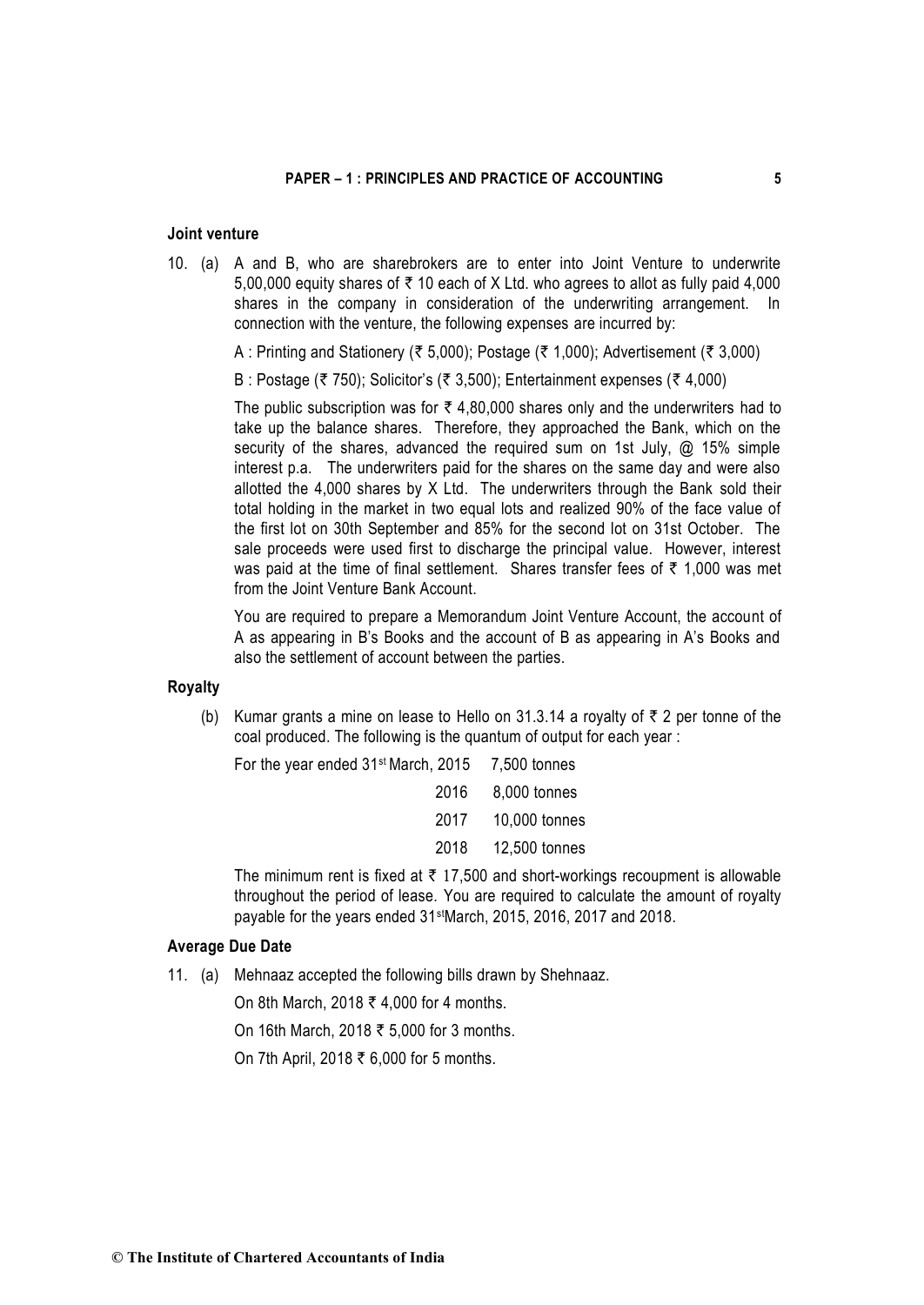On 17th May, 2018  $\bar{\tau}$  5,000 for 3 months.

He wants to pay all the bills on a single day. Find out this date. Interest is charged  $@$  18% p.a. and Mehnaaz wants to save  $\bar{\tau}$  157 by way of interest. Calculate the date on which he has to effect the payment to save interest of  $\bar{\tau}$  157.

## **Account current**

(b) From the following particulars prepare an Account Current to be rendered by A to B at 31st December, reckoning interest @ 10% p.a.

| 2017    |                          |          | ₹   | 2017        |                                         | ₹   |
|---------|--------------------------|----------|-----|-------------|-----------------------------------------|-----|
| July 1  | <b>Balance</b><br>from B | owing    | 600 | Sept.<br>01 | B accepted A's Bill at 3<br>months date | 250 |
| July 17 | Goods sold to B          |          | 50  | Oct.22      | Goods bought from B                     | 30  |
| Aug. 1  | Cash<br>from B           | received | 650 | Nov. 12     | Goods sold to B                         | 20  |
| Aug. 19 | Goods sold to B          |          | 700 | Dec. 14     | Cash received from B                    | 80  |
| Aug. 30 | Goods sold to B          |          | 40  |             |                                         |     |
| Sept. 1 | Cash<br>from B           | received | 350 |             |                                         |     |

## **Final accounts and Rectification of entries**

12. The following is the trial balance of Hari as at 31st December, 2017:

|                                     | Dr.      | Cr.      |
|-------------------------------------|----------|----------|
|                                     | ₹        | ₹        |
| Hari's capital account              |          | 76,690   |
| Stock 1 <sup>st</sup> January, 2017 | 46,800   |          |
| <b>Sales</b>                        |          | 3,89,600 |
| Returns inward                      | 8,600    |          |
| Purchases                           | 3,21,700 |          |
| Returns outward                     |          | 5,800    |
| Carriage inwards                    | 19,600   |          |
| Rent & taxes                        | 4,700    |          |
| Salaries & wages                    | 9,300    |          |
| Sundry debtors                      | 24,000   |          |
| Sundry creditors                    |          | 14,800   |
| Bank loan @ 14% p.a.                |          | 20,000   |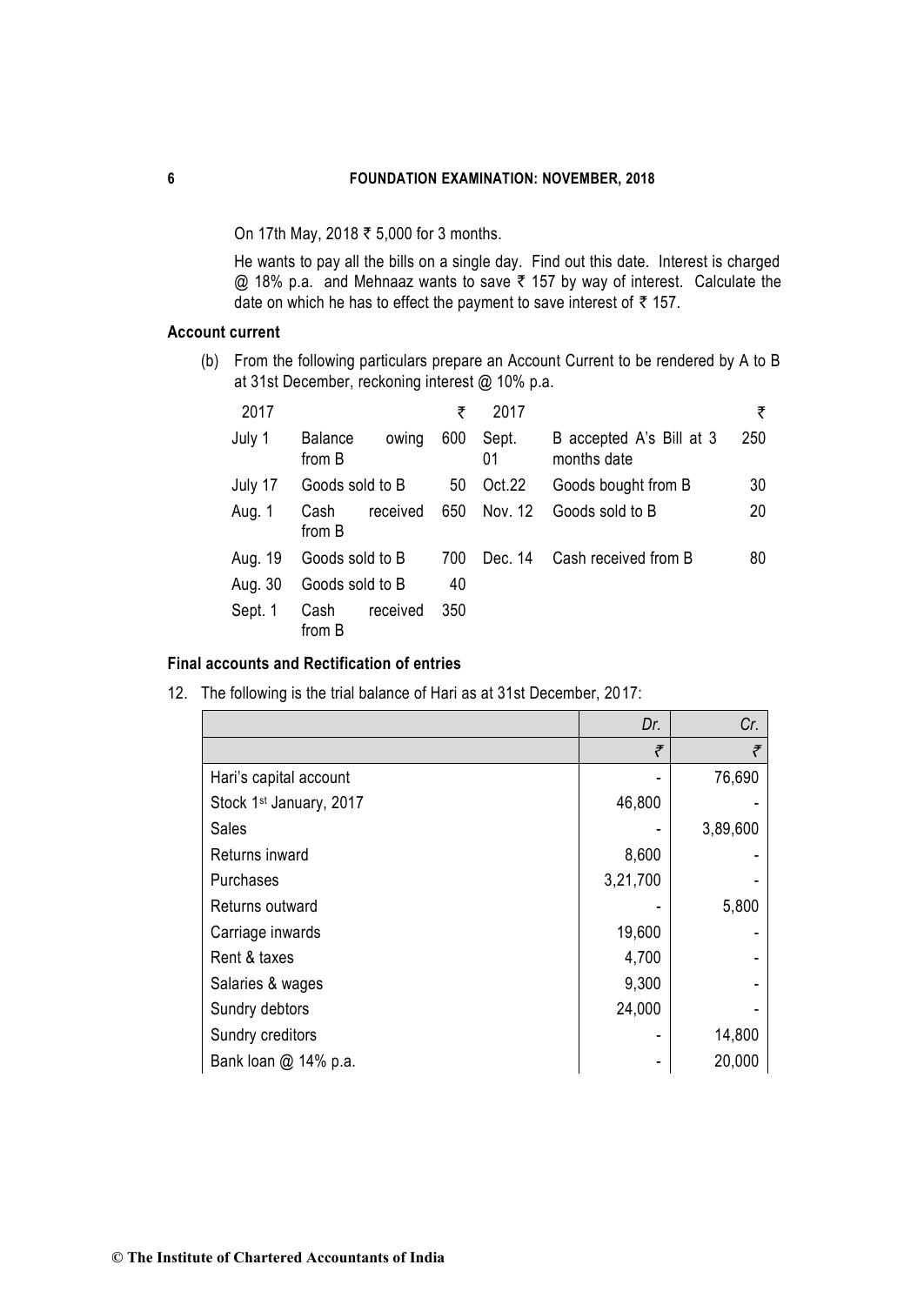| <b>Bank interest</b>             | 1,100    |          |
|----------------------------------|----------|----------|
| Printing and stationary expenses | 14,400   |          |
| Bank balance                     | 8,000    |          |
| Discount earned                  |          | 4,440    |
| Furniture & fittings             | 5,000    |          |
| Discount allowed                 | 1,800    |          |
| General expenses                 | 11,450   |          |
| Insurance                        | 1,300    |          |
| Postage & telegram expenses      | 2,330    |          |
| Cash balance                     | 380      |          |
| Travelling expenses              | 870      |          |
| Drawings                         | 30,000   |          |
|                                  | 5,11,330 | 5,11,330 |

The following adjustments are to be made:

- (1) Included amongst the debtors is  $\bar{\tau}$  3,000 due from Ram and included among the creditors  $\overline{\epsilon}$  1,000 due to him.
- (2) Provision for bad and doubtful debts be created at 5% and for discount @ 2% on sundry debtors.
- (3) Depreciation on furniture & fittings @ 10% shall be written off.
- (4) Personal purchases of Hari amounting to  $\bar{\tau}$  600 had been recorded in the purchases day book.
- (5) Interest on bank loan shall be provided for the whole year.
- (6) A quarter of the amount of printing and stationary expenses is to be carried forward to the next year.
- (7) Credit purchase invoice amounting to  $\bar{\tau}$  400 had been omitted from the books.
- (8) Stock on 31.12.2017 was ₹ 78,600.

Prepare (i) Trading & profit and loss account for the year ended 31.12.2017 and (ii) Balance sheet as on 31st December, 2017.

### **Partnership: Calculation of goodwill**

13. Vasudevan, Sunderarajan and Agrawal are in partnership sharing profit and losses at the ratio of 2:5:3. The Balance Sheet of the partnership as on 31.12.2017 was as follows: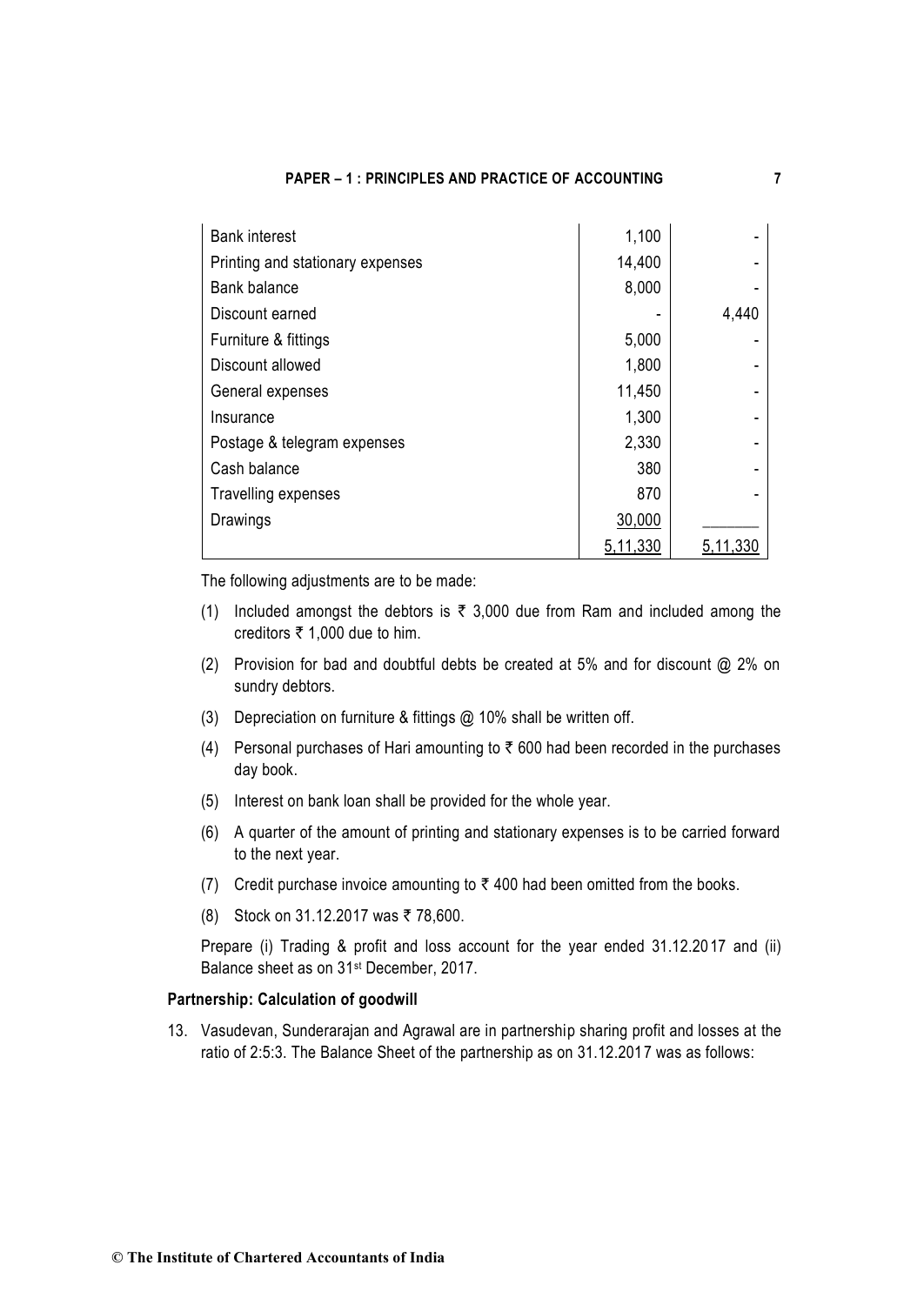| Liabilities    | ₹        | Assets              | ₹        |
|----------------|----------|---------------------|----------|
| Capital A/cs   |          | Sundry fixed assets | 5,00,000 |
| Vasudevan      | 85,000   | Inventory           | 1,00,000 |
| Sunderarajan   | 3,15,000 | Trade receivables   | 50,000   |
| Agrawal        | 2,25,000 | <b>Bank</b>         | 5,000    |
| Trade payables | 30,000   |                     |          |
|                | 6,55,000 |                     | 6,55,000 |

Balance Sheet of M/s Vasudevan, Sunderarajan & Agrawal

The partnership earned profit  $\bar{\tau}$  2,00,000 in 2017 and the partners withdrew  $\bar{\tau}$  1,50,000 during the year. Normal rate of return 30%.

You are required to calculate the value of goodwill on the basis of 5 years' purchase of super profit. For this purpose calculate super profit using average capital employed.

## **Partnership: Admission and Retirement**

14 Neha & Co. is a partnership firm with partners Mr. P, Mr. Q and Mr. R, sharing profits and losses in the ratio of 10:6:4. The balance sheet of the firm as at 31<sup>st</sup> March, 2018 is as under:

| <b>Liabilities</b>       |        | ₹        | <b>Assets</b>       |          |
|--------------------------|--------|----------|---------------------|----------|
| Capitals:                |        |          | Land                | 10,000   |
| Mr. P                    | 80,000 |          | <b>Buildings</b>    | 2,00,000 |
| Mr. Q                    | 20,000 |          | Plant and machinery | 1,30,000 |
| Mr. R                    | 30,000 | 1,30,000 | Furniture           | 43,000   |
| Reserves                 |        |          | Investments         | 12,000   |
| (un-appropriated profit) |        | 20,000   | Inventories         | 1,30,000 |
| Long Term Debt           |        | 3,00,000 | Trade receivables   | 1,39,000 |
| <b>Bank Overdraft</b>    |        | 44,000   |                     |          |
| Trade payables           |        | 1,70,000 |                     |          |
|                          |        | 6,64,000 |                     | 6,64,000 |

It was mutually agreed that Mr. Q will retire from partnership and in his place Mr. T will be admitted as a partner with effect from 1<sup>st</sup> April, 2018. For this purpose, the following adjustments are to be made:

(a) Goodwill is to be valued at  $\bar{\tau}$ 1 lakh but the same will not appear as an asset in the books of the reconstituted firm.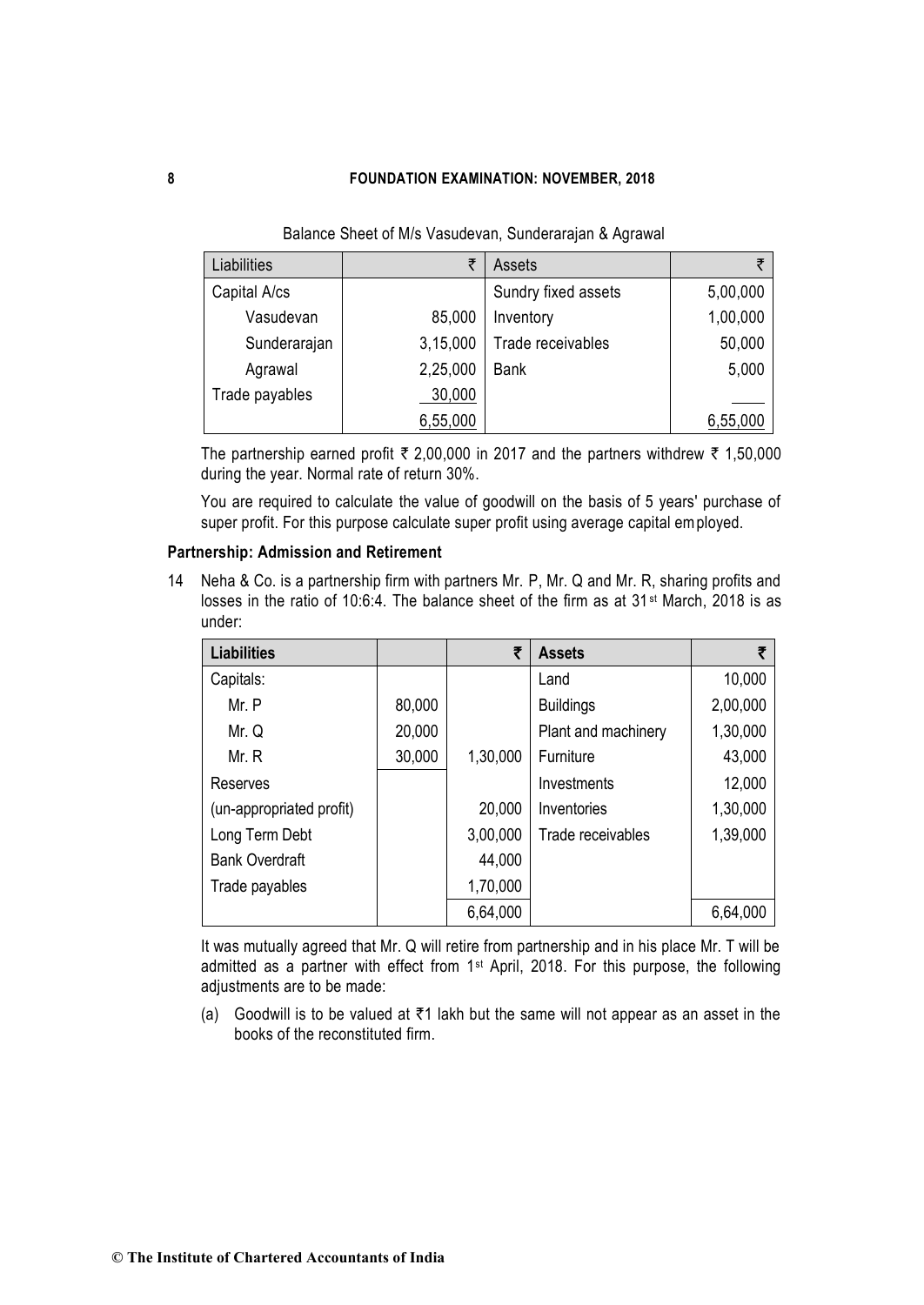- (b) Buildings and plant and machinery are to be depreciated by 5% and 20% respectively. Investments are to be taken over by the retiring partner at  $\bar{\tau}$  15,000. Provision of 20% is to be made on Trade receivables to cover doubtful debts.
- (c) In the reconstituted firm, the total capital will be  $\bar{\tau}$  2 lakhs which will be contributed by Mr. P, Mr. R and Mr. T in their new profit sharing ratio, which is 2:2:1.
	- (i) The surplus funds, if any, will be used for repaying bank overdraft.
	- (ii) The amount due to retiring partner shall be transferred to his loan account.

## **Required:**

### Prepare

- (a) Revaluation account;
- (b) Partners' capital accounts;
- (c) Bank account; and
- (d) Balance sheet of the reconstituted firm as on 1st April, 2018.

## **Financial statements of Not for Profit Organizations**

- 15. The following information of M/s. TT Club are related for the year ended 31st March, 2018:
	- (1)

|     | <b>Balances</b>                              | As on 01-04-2017 | As on 31-3-2018 |
|-----|----------------------------------------------|------------------|-----------------|
|     |                                              | (₹)              | (₹)             |
|     | <b>Stock of Sports Material</b>              | 75,000           | 1,12,500        |
|     | Amount due for Sports Material               | 67,500           | 97,500          |
|     | Subscription due                             | 11,250           | 16,500          |
|     | Subscription received in advance             | 9,000            | 5,250           |
| (2) | Subscription received during the year        |                  | ₹ 3,75,000      |
| (3) | Payments for Sports Material during the year |                  | ₹ 2,25,000      |

- You are required to:
- (A) Calculate the amount of Subscription and Sports Material that will appear in Income & Expenditure Account for the year ended 31.03.2018 and
- (B) Also show how these items would appear in the Balance Sheet as on 31.03.2018.

## **Issue of Shares**

- 16. On 1st April, 2017, Pehal Ltd. issued 64,500 shares of  $\bar{\tau}$  100 each payable as follows:
	- ₹ 30 on application, ₹ 30 on allotment, ₹ 20 on 1st October, 2017; and ₹ 20 on 1 st February, 2018.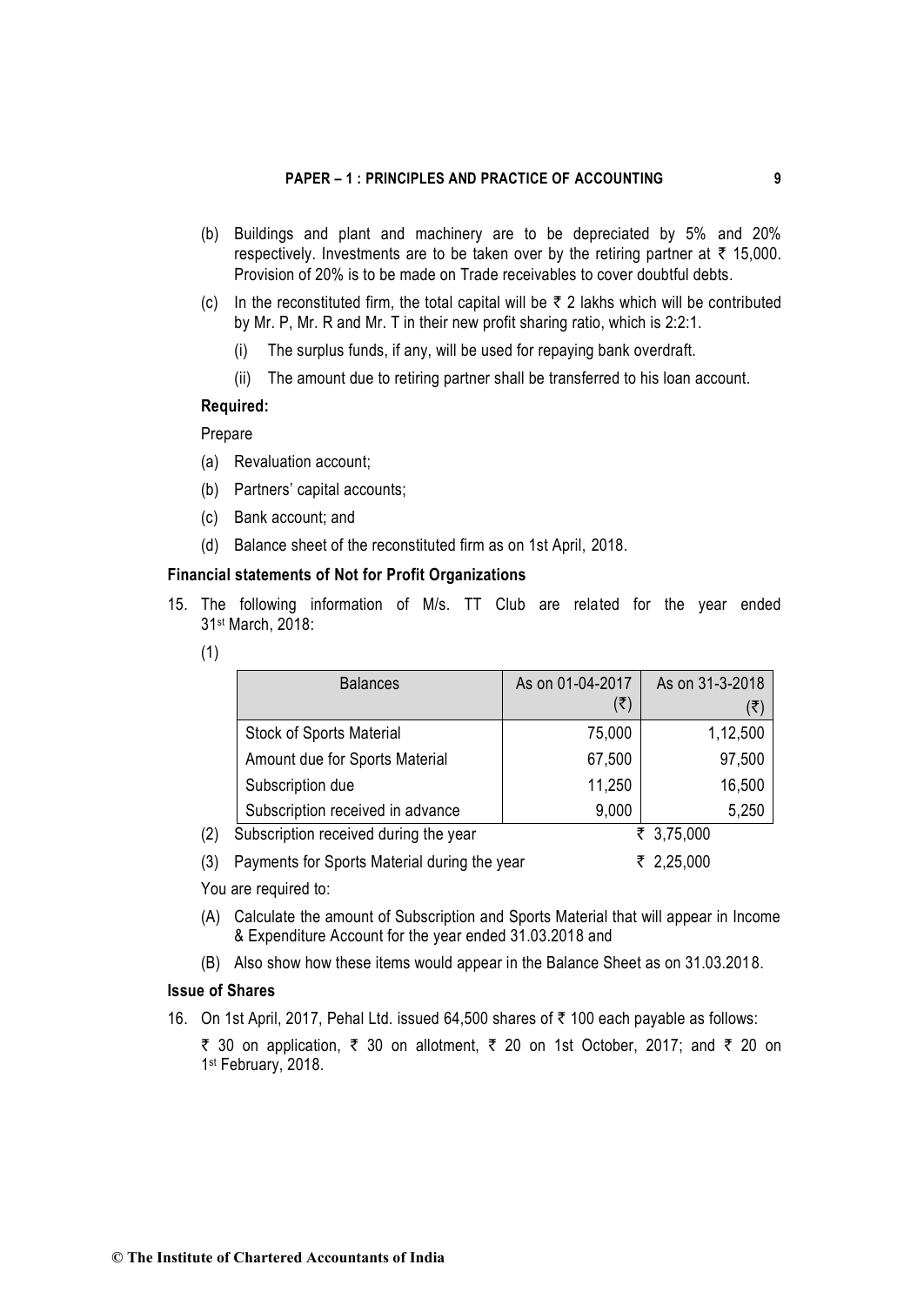By 20th May, 60,000 shares were applied for and all applications were accepted. Allotment was made on 1st June. All sums due on allotment were received on  $15<sup>th</sup>$  July; those on 1st call were received on 20<sup>th</sup> October. You are required to prepare the Journal entries to record the transactions when accounts were closed on 31st March, 2018.

### **Forfeiture of Shares**

17. Mr. P who was the holder of 2,500 preference shares of  $\bar{\tau}$  100 each, on which  $\bar{\tau}$  70 per share has been called up could not pay his dues on Allotment and First call each at  $\bar{\tau}$  20 per share. The Directors forfeited the above shares and reissued 2,000 of such shares to Mr. Q at  $\bar{\tau}$  60 per share paid-up as  $\bar{\tau}$  70 per share.

You are required to prepare the Journal Entries to record the above forfeiture and re-issue in the books of the company.

### **Issue of Debentures**

18. A Ltd. issued 3,50,000, 12% Debentures of  $\overline{5}100$  each at par payable in full on application by 1st April, Application were received for 3,85,000 Debentures. Debentures were allotted on 7th April. Excess money refunded on the same date.

You are required to prepare necessary Journal Entries (including cash transactions) in the books of the company.

### **Basic accounting Ratios**

19. Working capital of a company is  $\bar{\tau}$  6,00,000. Its Current Ratio is 2.5:1. You are required to calculate value of (i) Current Liabilities, (ii) Current Assets, and (iii) Liquid Ratio/Quick Ratio/Acid Test Ratio, assuming inventories of  $\bar{\tau}$  4,00,000.

### **Short Notes**

- 20. Write short notes on any three of the following:
	- (i) Double entry system.
	- (ii) Importance of bank reconciliation to an industrial unit.
	- (iii) Bill of exchange and the various parties to it.
	- (iv) Joint venture account.
	- (v) Journal.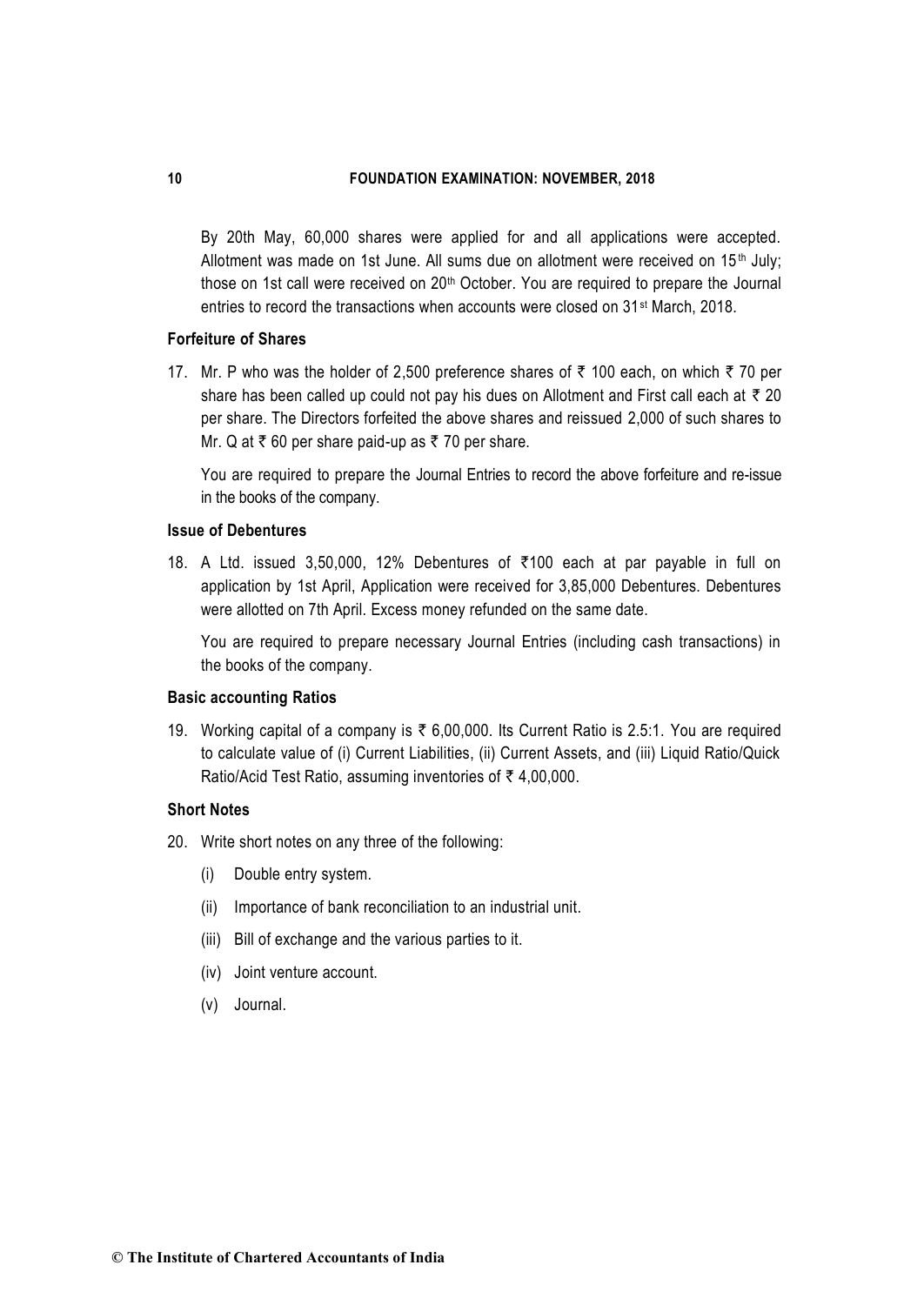## **SUGGESTED ANSWERS/HINTS**

- **1. (i)** *False*: Net income is determined by preparing income and expenditure in case of persons practicing vacation.
	- **(ii)** *True*: No interest is allowed when the due date of a bill falls after the date of closing the account. However, interest from the date of closing to such due date is written in 'Red Ink' in the appropriate side of account current.
	- **(iii)** *False*: Consignment account is a nominal-cum-personal account.
	- **(iv)** *True*: The balance represents the cash physically in existence and is therefore an asset.
	- **(v)** *True*: Because it depicts that one aspect of the double entry has been completed.
	- **(vi)** *True*: Institutions sometimes keep special funds for some special purposes. In such a case the income related to such funds should be added to these funds and expenses should be deducted from such funds.
	- **(vii)** *True*: Salary paid in advance relates to the coming accounting period. It has nothing to do with the current period. Hence it is not taken in the Profit and Loss Account as an expense. It is shown as a Current Asset in the Balance Sheet.
	- **(viii)** *True*: Because the laboratory and library deposits are of the nature of security deposits to be refunded to the students on their leaving the College or University.
- **2. (a)** The main advantage of setting accounting standards is that the adoption and application of accounting standards ensure uniformity, comparability and qualitative improvement in the preparation and presentation of financial statements. The other advantages are: Reduction in variations; Disclosures beyond that required by law and Facilitates comparison.
	- **(b) Cash and mercantile system:** Cash system of accounting is a system by which a transaction is recognized only if cash is received or paid. In cash system of accounting, entries are made only when cash is received or paid, no entry being made when a payment or receipt is merely due. Cash system is normally followed by professionals, educational institutions or non-profit making organizations.

On the other hand, mercantile system of accounting is a system of classifying and summarizing trandsactions into assets, liabilities, equity (owner's fund), costs, revenues and recording thereof. A transaction is recognized when either a liability is created/ impaired and an asset is created /impaired. A record is made on the basis of amounts having become due for payment or receipt irrespective of the fact whether payment is made or received actually.

Mercantile system of accounting is generally accepted accounting system by business entities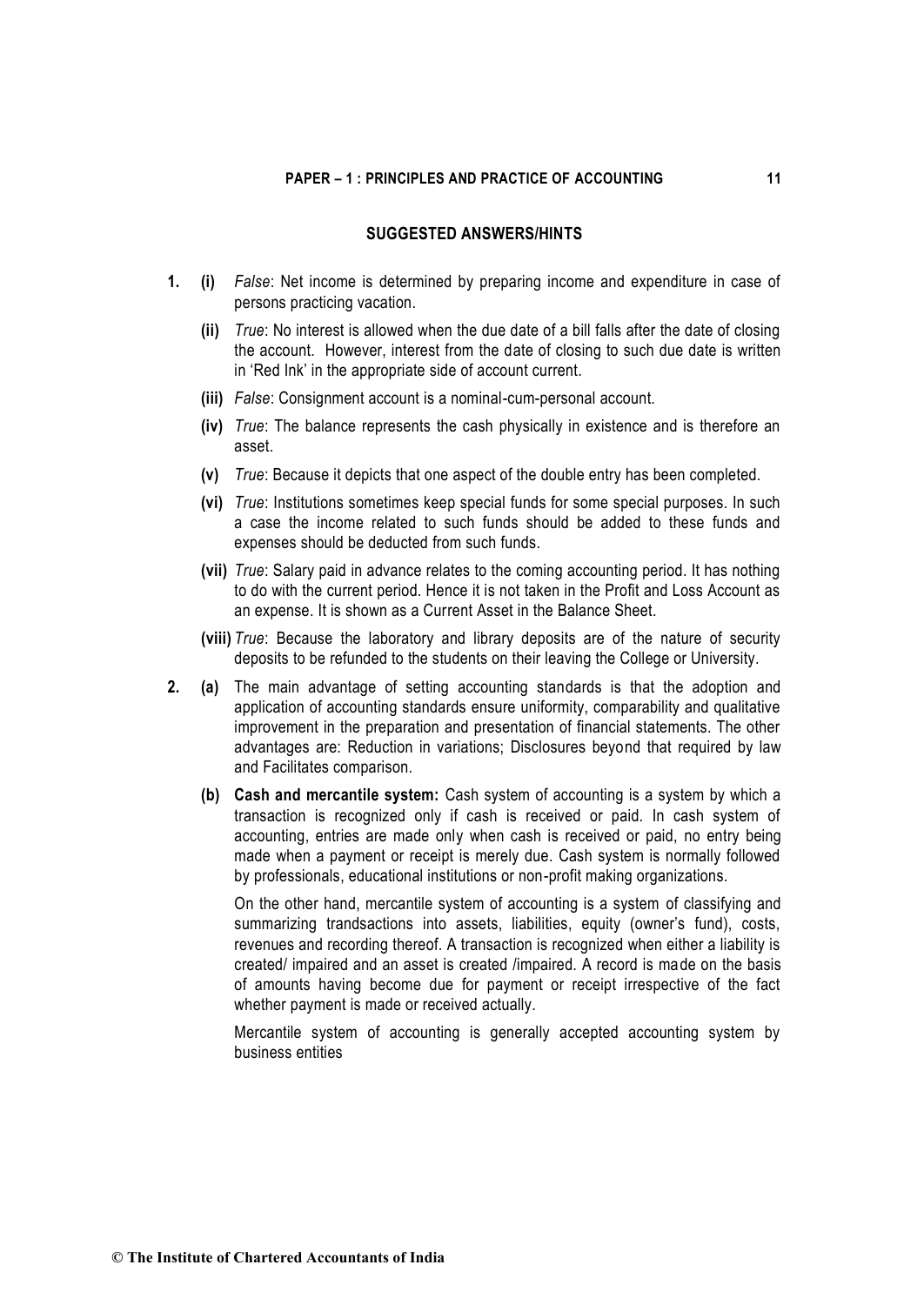**3. (a) (i)** 

|                      |      |                                                 |                     |                |             |                     |    | ₹                                                                 |                 | ₹     |             |
|----------------------|------|-------------------------------------------------|---------------------|----------------|-------------|---------------------|----|-------------------------------------------------------------------|-----------------|-------|-------------|
|                      |      | Cash A/c                                        |                     |                |             | Dr.                 |    | 2,000                                                             |                 |       |             |
|                      |      | Land A/c                                        |                     |                |             | Dr.                 |    | 4,000                                                             |                 |       |             |
|                      |      | Furniture A/c                                   |                     |                |             | Dr.                 |    | 1,000                                                             |                 |       |             |
|                      |      | Stock A/c                                       |                     |                |             | Dr.                 |    | 2,000                                                             |                 |       |             |
|                      |      |                                                 | <b>To Creditors</b> |                |             |                     |    |                                                                   |                 | 1,000 |             |
|                      |      |                                                 | To Bank overdraft   |                |             |                     |    |                                                                   |                 | 2,000 |             |
|                      |      |                                                 | To Capital A/c      |                |             |                     |    |                                                                   |                 | 6,000 |             |
|                      |      |                                                 |                     |                |             |                     |    | (Being commencement of business by mohan by taking over a running |                 |       |             |
|                      |      | business).                                      |                     |                |             |                     |    |                                                                   |                 |       |             |
|                      | (ii) | Advertisement Expenses A/c                      |                     |                |             | Dr.                 |    | 1,000                                                             |                 |       |             |
|                      |      |                                                 | To Purchases A/c    |                |             |                     |    |                                                                   |                 | 1,000 |             |
|                      |      | (iii) Cash A/c                                  |                     |                |             | Dr.                 |    | 300                                                               |                 |       |             |
|                      |      | Bad Debts A/c                                   |                     |                |             | Dr.                 |    | 300                                                               |                 |       |             |
|                      |      |                                                 | To Rahim            |                |             |                     |    |                                                                   | ₹ 600           |       |             |
| (b)                  |      | Complete repaint: revenue.                      |                     |                |             |                     |    |                                                                   |                 |       |             |
|                      |      | -- Installation of new heating system: capital. |                     |                |             |                     |    |                                                                   |                 |       |             |
|                      |      |                                                 |                     |                |             |                     |    |                                                                   |                 |       |             |
|                      |      | -- Repainting van: revenue.                     |                     |                |             |                     |    |                                                                   |                 |       |             |
|                      |      | -- Drainage for new equipment: capital.         |                     |                |             |                     |    |                                                                   |                 |       |             |
|                      |      | -- Legal fees on acquisition of land: capital   |                     |                |             |                     |    |                                                                   |                 |       |             |
|                      |      | -- Carriage costs on replacement part: revenue. |                     |                |             |                     |    |                                                                   |                 |       |             |
| 4.                   | (a)  |                                                 |                     |                |             |                     |    | <b>Triple Column Cash Book</b>                                    |                 |       |             |
| Dr.                  |      |                                                 |                     |                |             |                     |    |                                                                   |                 |       | Cr.         |
| Date                 |      | <b>Particulars</b>                              | <b>Discount</b>     | Cash           | <b>Bank</b> | Date                |    | <b>Particulars</b>                                                | <b>Discount</b> | Cash  | <b>Bank</b> |
| 2017                 |      |                                                 | ₹                   | ₹              | ₹           | 2017                |    |                                                                   | ₹               | ₹     | ₹           |
| April 1              |      | To Balance b/d                                  |                     | 4,500          |             | 18,000 April 2      |    | By Bank (C)                                                       |                 | 1,500 |             |
| April 2              |      | To $Cash (C)$                                   |                     |                |             | 1,500 April 5       | By | Furniture A/c                                                     |                 |       | 2,250       |
| April 12<br>April 14 |      | To Mr. K<br>To Sales A/c                        | 30                  | 1,470<br>7,500 |             | April 8<br>April 16 |    | By Purchase A/c<br>By Mr. P                                       | 75              | 750   | 2,175       |
|                      |      |                                                 |                     |                |             |                     |    |                                                                   |                 |       |             |

April 19 To Cash (C) 750 April 19 By Bank (C) 750

April 26 | To Cash (C) 2,145 April 26 By Bank (C) 2,145

Mr.B 30 2,145 April 23 By Drawings A/c 900<br>(Note 2)

April 24 To Mr.B<br>(Note 2)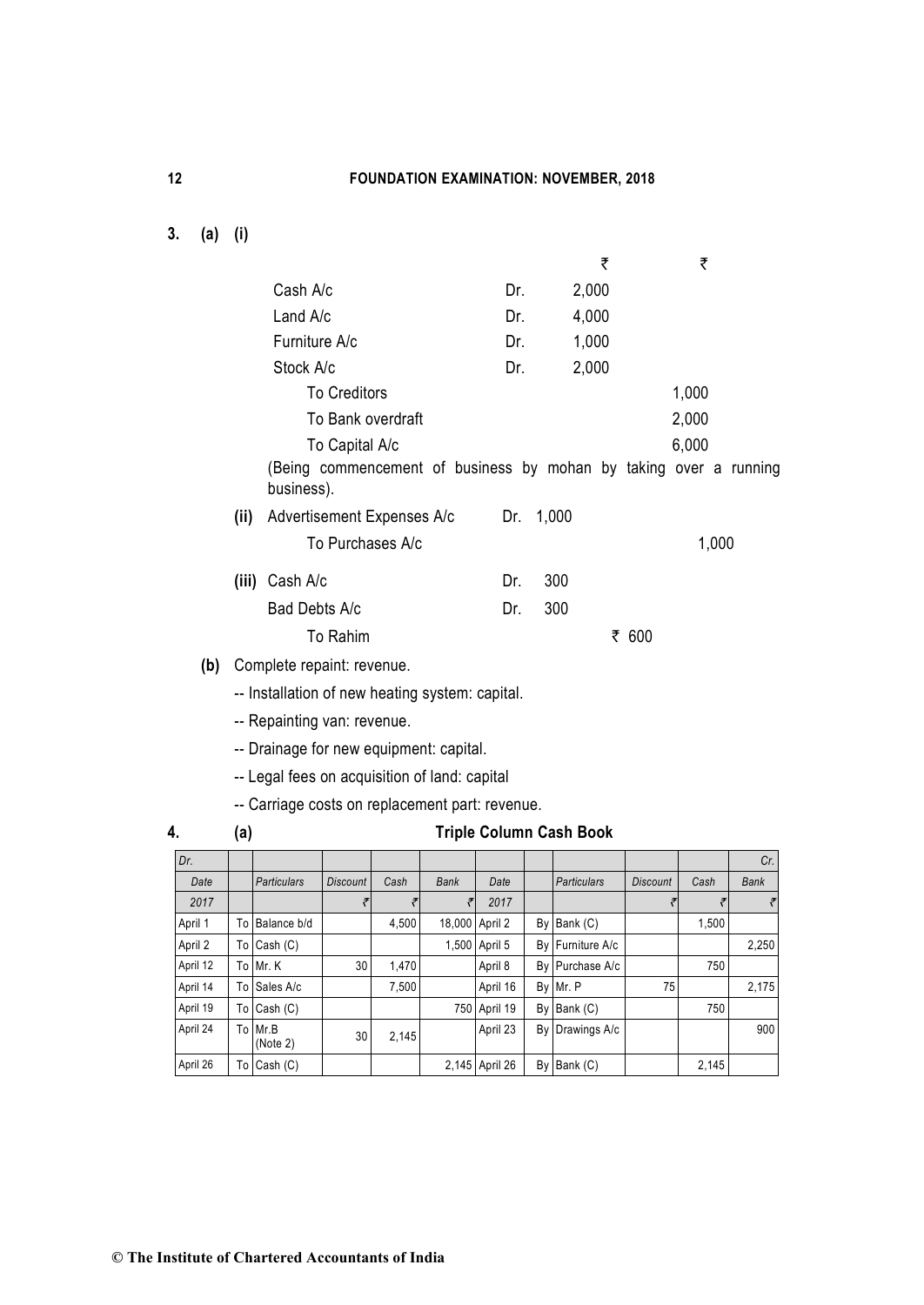| April 28 | To Bank $(C)$  |    | 3.000  |        | April 28 | $By$ Cash $(C)$ |     |        | 3.000  |
|----------|----------------|----|--------|--------|----------|-----------------|-----|--------|--------|
|          |                |    |        |        | April 30 | By Rent A/c     |     |        | 1.200  |
|          |                |    |        |        | April 30 | By Balance c/d  | ___ | 13,470 | 12,870 |
|          |                | 60 | 18.615 | 22,395 |          |                 | 75  | 18.615 | 22,395 |
| May 1    | To Balance b/d |    | 13.470 | 12.870 |          |                 |     |        |        |

### **Note:**

- (1) Discount allowed and discount received  $\bar{\tau}$  60 and  $\bar{\tau}$  75 respectively should be posted in respective Accounts in the ledger.
- (2) When cheque is not promptly deposited into Bank, first it is entered in the Cash Column and subsequently at the time of deposit, Bank Account is debited and Cash Account is credited.
- **(b)** (i) Error of Principle.
	- (ii) Error of Omission.
	- (iii) Error of Commission.
	- (iv) Error of Omission.
	- (v) Error of Commission

## **5. Bank Reconciliation Statement as at 31.03.2018**

| Balance as per Pass Book                               |       | 10,000 |
|--------------------------------------------------------|-------|--------|
| Add: Cheque wrongly credited to another customer's A/c | 500   |        |
| Error in carrying forward                              | 3,000 |        |
| Cheque recorded twice                                  | 350   | 3,850  |
|                                                        |       | 13,850 |
| Less: Excess credit for cash deposit                   | 9     |        |
| Undercasting of withdrawal column                      | 100   |        |
| Wrong credit                                           | 1,000 | 1,109  |
| Balance as per Cash Book                               |       |        |

## **6. Valuation of Physical Stock as at March 31, 2018**

| Stock at cost on 31.12.2017                                   |     | 80,000 |
|---------------------------------------------------------------|-----|--------|
| Add: (1) Undercasting of a page total                         | 200 |        |
| Goods purchased and delivered during January -<br>March, 2018 |     |        |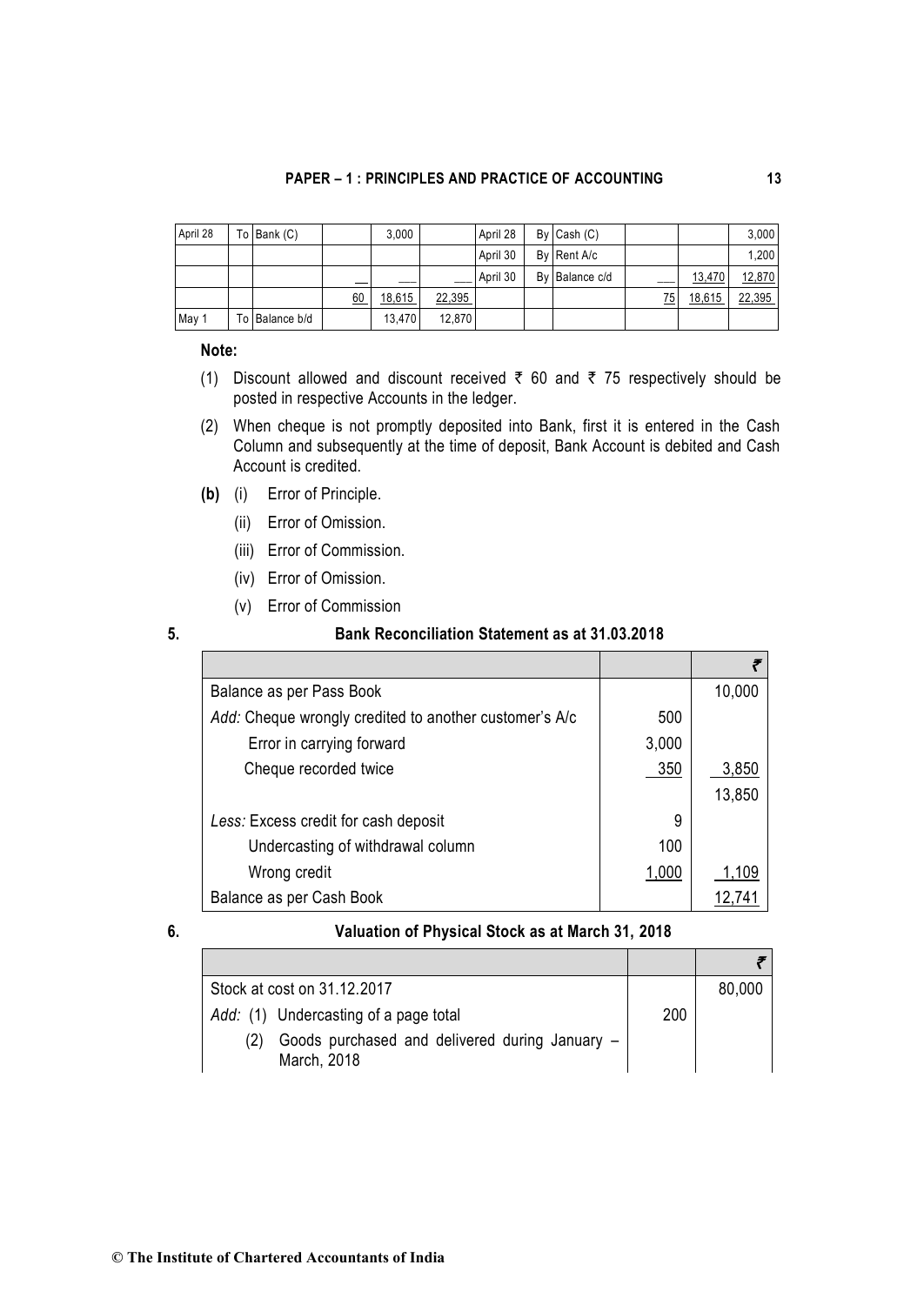|           | ₹ (70,000 - 3,000 + 4,000)                                      |                                                   | 71,000 |          |  |
|-----------|-----------------------------------------------------------------|---------------------------------------------------|--------|----------|--|
| (3)       | Cost of sales return $\bar{\tau}$ (1,000 - 200)                 |                                                   | 800    | 72,000   |  |
|           |                                                                 |                                                   |        | 1,52,000 |  |
| Less: (1) | Overcasting of a page total ₹ (6,000 – 5,000)                   |                                                   | 1,000  |          |  |
| (2)       | 2018                                                            | Goods sold and dispatched during January - March, |        |          |  |
|           | ₹ (90,000 - 5,000 + 4,000)                                      | 89,000                                            |        |          |  |
|           | Less: Profit margin $\left(89,000 \times \frac{25}{125}\right)$ | 17,800                                            | 71,200 | 72,200   |  |
|           | Value of stock as on 31st March, 2018                           |                                                   |        | 79.80    |  |

**Note:** In the above solution, transfer of ownership is assumed to take place at the time of delivery of goods. If it is assumed that transfer of ownership takes place on the date of invoice, then  $\bar{\tau}$  4,000 goods delivered in March 2018 for which invoice was received in April, 2018, would be treated as purchases of the accounting year 2017-2018 and thus excluded. Similarly, goods dispatched in March, 2018 but invoiced in April, 2018 would be excluded and treated as sale of the year 2017-2018.

## **7. In the books of M/s. Green Channel Co.**

## **Machinery Account**

|          |                       |          |                   |                                         | ₹        |
|----------|-----------------------|----------|-------------------|-----------------------------------------|----------|
| 1.1.2015 | To Bank A/c           |          |                   | 1,60,000 31.12.2015 By Depreciation A/c | 24,000   |
|          | To Bank A/c           | 40,000   |                   | (₹ 20,000 + ₹ 4,000)                    |          |
|          | (Erection charges)    |          |                   | 31.12.2015 By Balance c/d               | 2,56,000 |
| 1.7.2015 | To Bank A/c           | 80,000   |                   | $($ ₹ 1,80,000 + ₹ 76,000)              |          |
|          |                       | 2,80,000 |                   |                                         | 2,80,000 |
| 1.1.2016 | To Balance b/d        |          |                   | 2,56,000 31.12.2016 By Depreciation A/c | 28,000   |
|          |                       |          |                   | $($ ₹ 20,000 + ₹ 8,000)                 |          |
|          |                       |          |                   | 31.12.2016 By Balance c/d               | 2,28,000 |
|          |                       |          |                   | $($ ₹ 1,60,000 + ₹ 68,000)              |          |
|          |                       | 2,56,000 |                   |                                         | 2,56,000 |
| 1.1.2017 | To Balance b/d        |          | 2,28,000 1.7.2017 | By Bank A/c                             | 1,00,000 |
|          | 30.9.2017 To Bank A/c | 30,000   |                   | By Profit and Loss A/c                  | 50,000   |
|          |                       |          |                   | (Loss on Sale $-$ W.N. 1)               |          |
|          |                       |          | 31.12.2017        | By Depreciation A/c                     | 18,750   |
|          |                       |          |                   | $($ ₹ 10,000 + ₹ 8,000 + ₹ 750)         |          |
|          |                       |          |                   | By Balance c/d                          | 89,250   |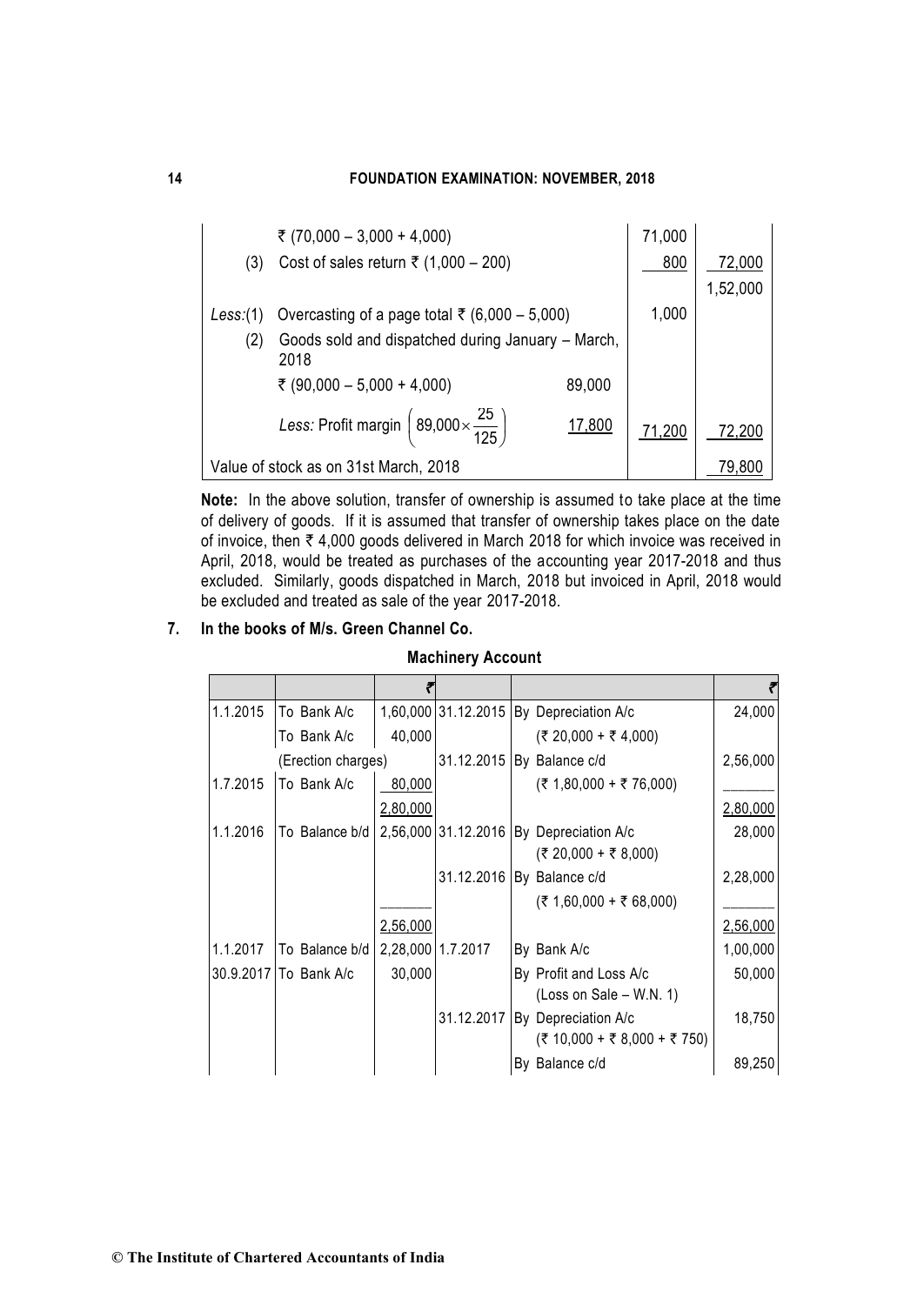|          |                |          |  | $($ ₹ 60,000 + ₹ 29,250)              |          |
|----------|----------------|----------|--|---------------------------------------|----------|
|          |                | 2,58,000 |  |                                       | 2,58,000 |
| 1.1.2018 | To Balance b/d |          |  | 89,250 31.12.2018 By Depreciation A/c | 13,387.5 |
|          |                |          |  | $( ₹ 9,000 + ₹ 4,387.5)$              |          |
|          |                |          |  | By Balance c/d                        | 75,862.5 |
|          |                |          |  | (₹ 51,000 + ₹ 24,862.5)               |          |
|          |                | 89,250   |  |                                       | 89,250   |

# **Working Notes:**

# **Book Value of machines (Straight line method)**

|                                     | <b>Machine</b> | <b>Machine</b> | <b>Machine</b> |
|-------------------------------------|----------------|----------------|----------------|
|                                     |                | $\mathbf{u}$   | Ш              |
|                                     | ₹              | ₹              |                |
| Cost                                | 2,00,000       | 80,000         | 30,000         |
| Depreciation for 2015               | 20,000         | 4,000          |                |
| Written down value as on 31.12.2015 | 1,80,000       | 76,000         |                |
| Depreciation for 2016               | 20,000         | 8,000          |                |
| Written down value as on 31.12.2016 | 1,60,000       | 68,000         |                |
| Depreciation for 2017               | 10,000         | 8,000          | 750            |
| Written down value as on 31.12.2017 | 1,50,000       | 60,000         | 29,250         |
| Sale proceeds                       | 1,00,000       |                |                |
| Loss on sale                        | 50,000         |                |                |

## **8. Books of K. Katrak**

## **Journal Entries**

|     |                                                      |     | Dr.   | Cr.   |
|-----|------------------------------------------------------|-----|-------|-------|
|     |                                                      |     | ₹     | ₹     |
| (i) | <b>Bills Payable Account</b>                         | Dr. | 2,500 |       |
|     | <b>Interest Account</b>                              | Dr. | 50    |       |
|     | To Cash A/c                                          |     |       | 1,000 |
|     | To Bills Payable Account                             |     |       | 1,550 |
|     | (Bills Payable to Basu discharged by cash payment of |     |       |       |
|     | ₹ 1,000 and a new bill for ₹1,550 including ₹ 50 as  |     |       |       |
|     | interest)                                            |     |       |       |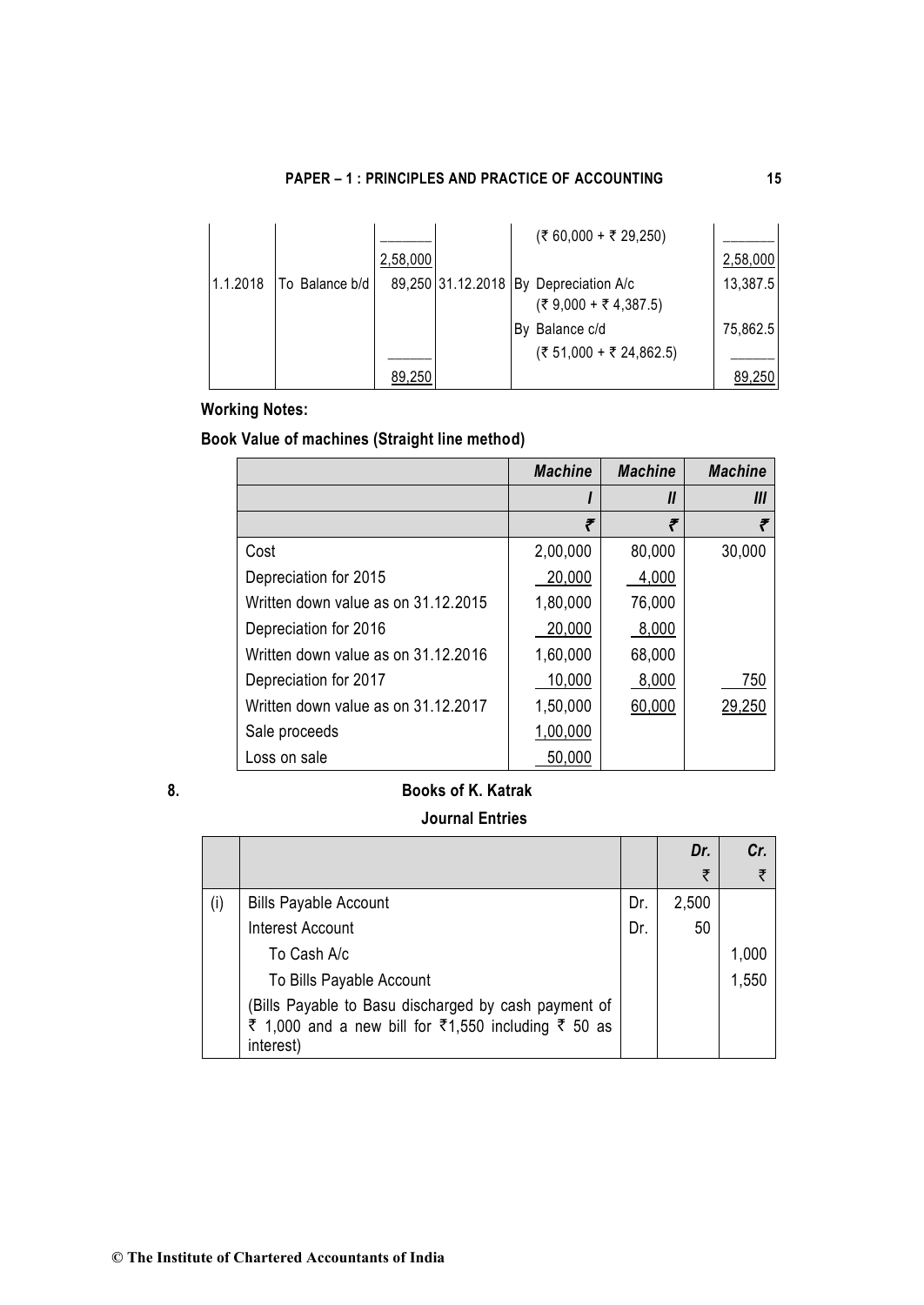| (ii)  | (a) G. Gupta                                                                                                                                 | Dr. | 4,020 |       |
|-------|----------------------------------------------------------------------------------------------------------------------------------------------|-----|-------|-------|
|       | To M. Mehta                                                                                                                                  |     |       | 4,020 |
|       | (G. Gupta's acceptance for $\bar{\xi}$ 4,000 endorsed to M.<br>Mehta dishonoured, $\overline{\xi}$ 20 paid by M. Mehta as noting<br>charges) |     |       |       |
|       | (b) M. Mehta                                                                                                                                 | Dr. | 4,020 |       |
|       | To Bank Account                                                                                                                              |     |       | 4,020 |
|       | (Payment to M. Mehta on withdrawal of bill earlier<br>received from Mr. G. Gupta)                                                            |     |       |       |
| (iii) | <b>Bank Account</b>                                                                                                                          | Dr. | 1,990 |       |
|       | Discount Account                                                                                                                             | Dr. | 10    |       |
|       | To Bills Receivable Account                                                                                                                  |     |       | 2,000 |
|       | (Payment received from D. Dalal<br>against<br>his<br>acceptance for ₹ 2,000. Allowed him a discount of ₹ 10)                                 |     |       |       |
| (iv)  | <b>Bills Payable Account</b>                                                                                                                 | Dr. | 5,000 |       |
|       | To Bills Receivable Account                                                                                                                  |     |       | 5,000 |
|       | (Bills Receivable from Mody endorsed to Patel in<br>settlement of bills payable issued to him earlier)                                       |     |       |       |

## **9. In the books of Mr. Jill**

# **Consignment Account**

| <b>Date</b> |    | <b>Particulars</b>                                 | ₹        | <b>Date</b> |            | <b>Particulars</b>                                   | ₹        |
|-------------|----|----------------------------------------------------|----------|-------------|------------|------------------------------------------------------|----------|
| 2018        |    |                                                    |          | 2018        |            |                                                      |          |
| Jan. 1      | To | Goods sent on<br>Consignment A/c                   |          | Jan. 1      | By         | Goods sent on Consignment A/c<br>(Loading)           |          |
|             |    | (Invoice price)                                    | 1,50,000 |             |            | ₹ $(1,50,000 - 1,00,000)$                            | 50,000   |
|             | To | A/c<br>Bank<br>Consignor's<br>Expenses             | 10,000   | Mar.31      | ∣ By<br>By | Jack - Sales<br>Stock on Consignment A/c             | 1,20,000 |
| Mar.31      | To | Jack - Expenses<br>- Commission*                   | 3,000    |             |            | $1/5 \times \overline{\tau} (1,50,000+10,000+3,000)$ | 32,600   |
|             |    | (0.05)<br>$\times$<br>₹ 1,20,000)                  | 6,000    |             |            |                                                      |          |
| Mar.31      | To | Stock<br>Reserve<br>A/c<br>(₹ 50,000 $\times$ 1/5) | 10,000   |             |            |                                                      |          |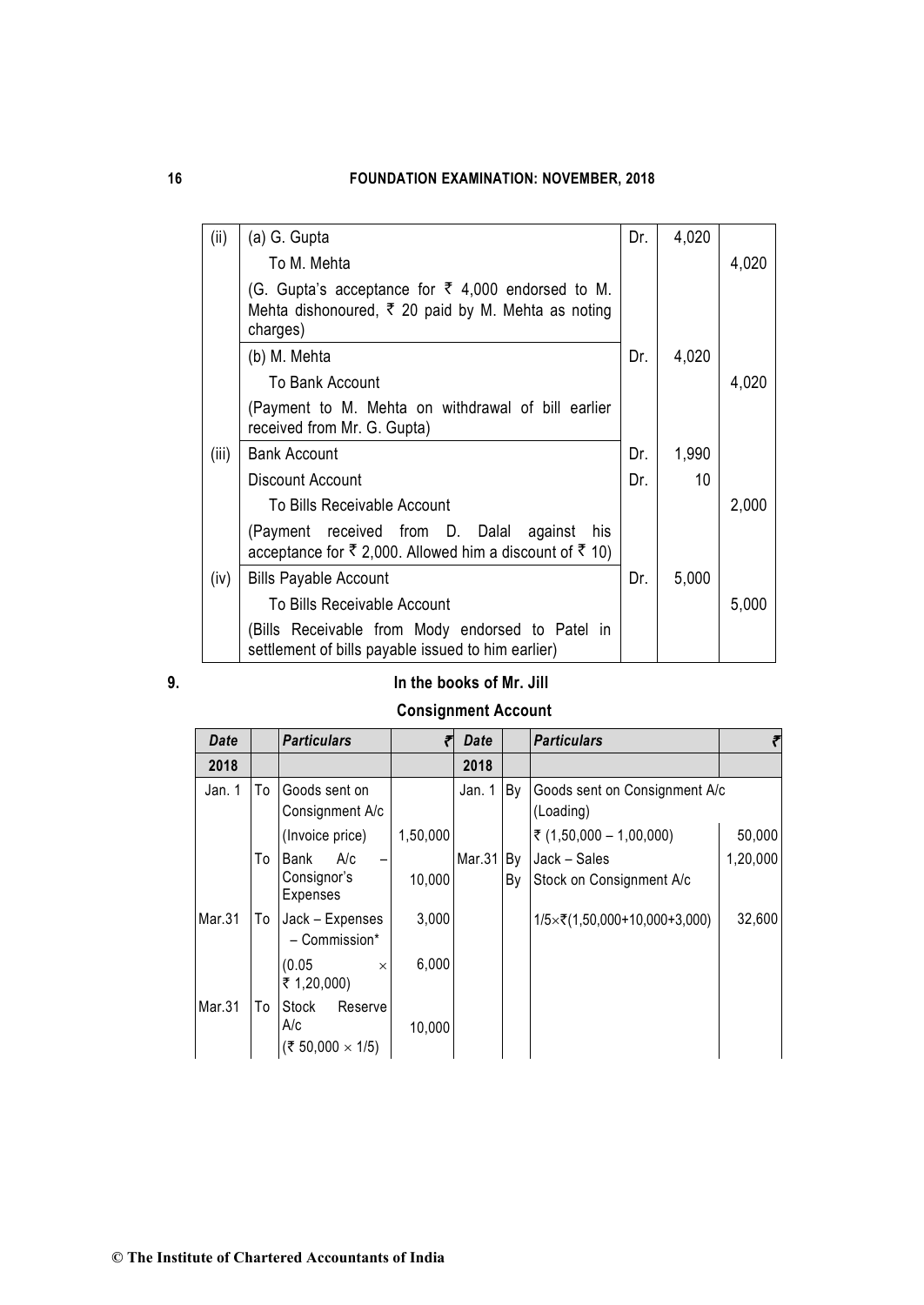| To Profit<br>on<br>Consignment A/c<br>(transferred<br>to<br>Profit and Loss<br>$A/c$ ) | 23,600   |  |  |          |
|----------------------------------------------------------------------------------------|----------|--|--|----------|
|                                                                                        | 2,02,600 |  |  | 2,02,600 |

\*Invoice price of goods sold: =  $4/5$  of  $\bar{\tau}$  1,50,000 =  $\bar{\tau}$  1,20,000.

The goods were sold for  $\bar{\tau}$  1,20,000 and hence there was no surplus price. Therefore, extra commission @ 20% will not be given to Mr. Jack.

|    | <b>Particulars</b> |     |          |    | <b>Particulars</b>          |       |          |
|----|--------------------|-----|----------|----|-----------------------------|-------|----------|
| To | Consignment        | A/c |          | Bν | Consignment A/c:            |       |          |
|    | Sales              |     | 1,20,000 |    | Expenses                    | 3,000 |          |
|    |                    |     |          |    | Commission                  | 6,000 | 9,000    |
|    |                    |     |          | Bv | <b>Bills Receivable A/c</b> |       | 1,00,000 |
|    |                    |     |          | Bν | Bank A/c (Balancing         |       |          |
|    |                    |     |          |    | figure)                     |       | 11,000   |
|    |                    |     | 1,20,000 |    |                             |       | 1,20,000 |

### **Jack's Account**

### **10. (a) Memorandum Joint Venture Account**

|    |                               | ₹           |    |                               | ₹        | ₹           |
|----|-------------------------------|-------------|----|-------------------------------|----------|-------------|
| To | A (Expenses):                 |             | By | Bank A/c:                     |          |             |
|    | Printing<br>and<br>Stationery | 5,000.00    |    | (Sale proceeds<br>of shares): |          |             |
|    | Postage                       | 1,000.00    |    | September 30                  | 1,08,000 |             |
|    | Advertisement                 | 3,000.00    |    | October 31                    | 1,02,000 | 2,10,000.00 |
| To | B (Expenses):                 |             | By | Loss transferred<br>to:       |          |             |
|    | Postage                       | 750.00      |    | A                             |          | 8,450.00    |
|    | Solicitor's fees              | 3,500.00    |    | B                             |          | 8,450.00    |
|    | Entertainment                 | 4,000.00    |    |                               |          |             |
| To | Bank A/c                      |             |    |                               |          |             |
|    | (Loan for purchase)           | 2,00,000.00 |    |                               |          |             |
| To | Bank A/c                      |             |    |                               |          |             |
|    | Bank<br>(Interest on<br>loan) | 8,650.00    |    |                               |          |             |
| To | Bank A/c                      |             |    |                               |          |             |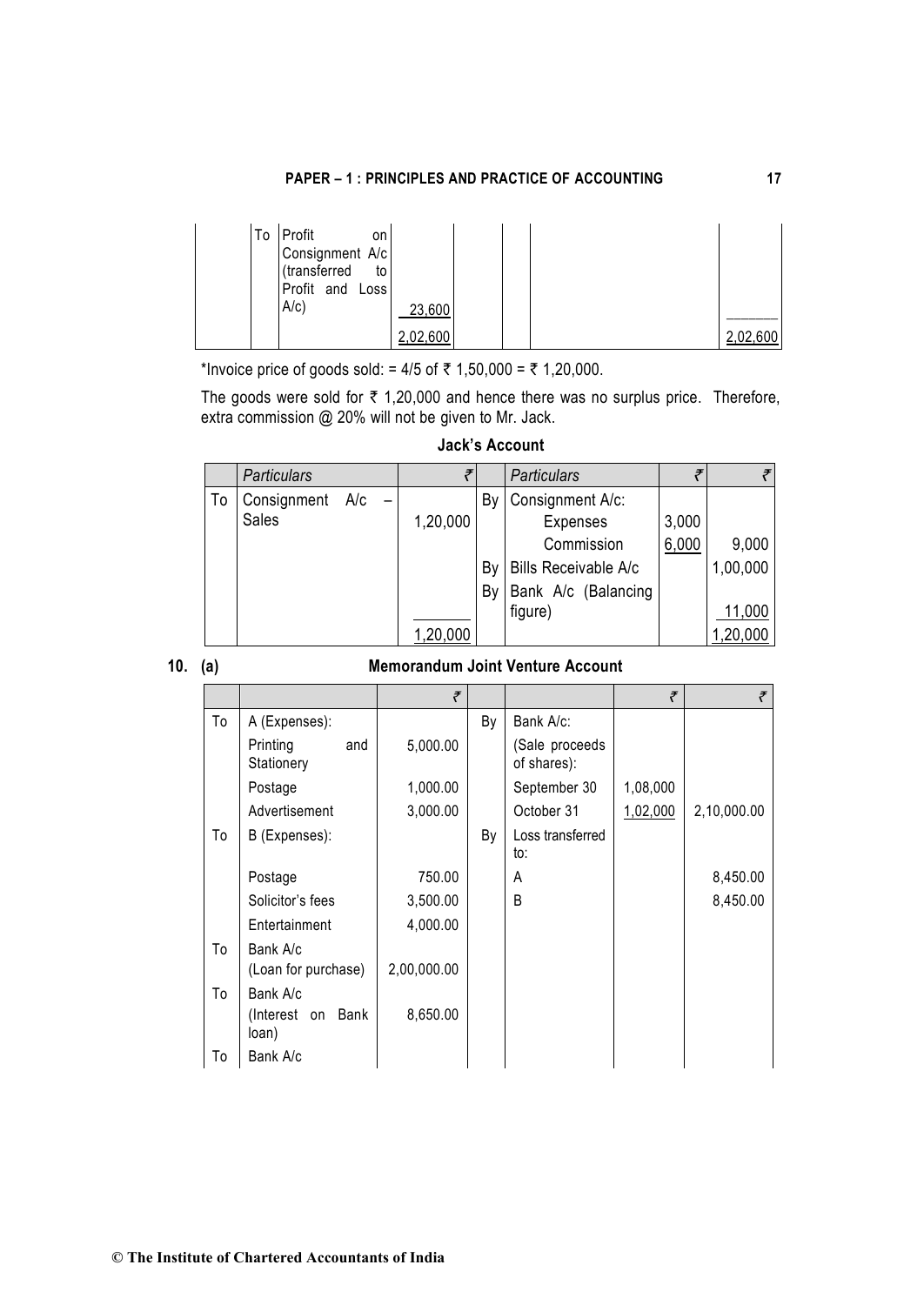| (Shares | transfer |                        |  |             |
|---------|----------|------------------------|--|-------------|
| fees)   |          | .000.00<br>2,26,900.00 |  | 2.26.900.00 |
|         |          |                        |  |             |

**Working Notes:**

|       |                                                                      | ₹        |  |  |  |  |  |
|-------|----------------------------------------------------------------------|----------|--|--|--|--|--|
| (i)   | Sale proceeds: On 30th September 12,000 shares at ₹ 9 per<br>share   | 1,08,000 |  |  |  |  |  |
|       | On 31st October 12,000 shares at ₹8.50 per share                     |          |  |  |  |  |  |
|       |                                                                      | 2,10,000 |  |  |  |  |  |
|       | Total liability: $(5,00,000 - 4,80,000 + 4,000) = 24,000$            |          |  |  |  |  |  |
|       | Two equal lot = $24,000/2= 12,000$ each                              |          |  |  |  |  |  |
| (ii)  | Interest on Bank Loan:                                               |          |  |  |  |  |  |
|       | On ₹ 2,00,000 for 3 months @ 15% p.a.                                | 7,500    |  |  |  |  |  |
|       | On ₹ 92,000 (i.e. ₹ 2,00,000 – ₹ 1,08,000) for 1 month @ 15%<br>p.a. | 1,150    |  |  |  |  |  |
|       |                                                                      | 8,650    |  |  |  |  |  |
| (iii) | <b>Joint Venture Bank Account</b>                                    |          |  |  |  |  |  |
|       | Sale proceeds of shares                                              | 2,10,000 |  |  |  |  |  |
|       | Less: Loan<br>2,00,000                                               |          |  |  |  |  |  |
|       | Interest and Shares transfer fee<br>9,650                            | 2,09,650 |  |  |  |  |  |
|       | Balance given to A                                                   | 350      |  |  |  |  |  |

# **Joint Venture with B Account in the Books of A**

| Dr. |                     |       |    |                                    | Cr.   |
|-----|---------------------|-------|----|------------------------------------|-------|
|     | <b>Particulars</b>  |       |    | <b>Particulars</b>                 |       |
| To  | Bank A/c (Expenses) | 9,000 | By | Profit and Loss (Share of<br>loss) | 8,450 |
|     |                     |       | By | Joint Venture Bank A/c             | 350   |
|     |                     |       | By | Bank A/c                           |       |
|     |                     |       |    | (Balance received from B)          | 200   |
|     |                     | 9.000 |    |                                    |       |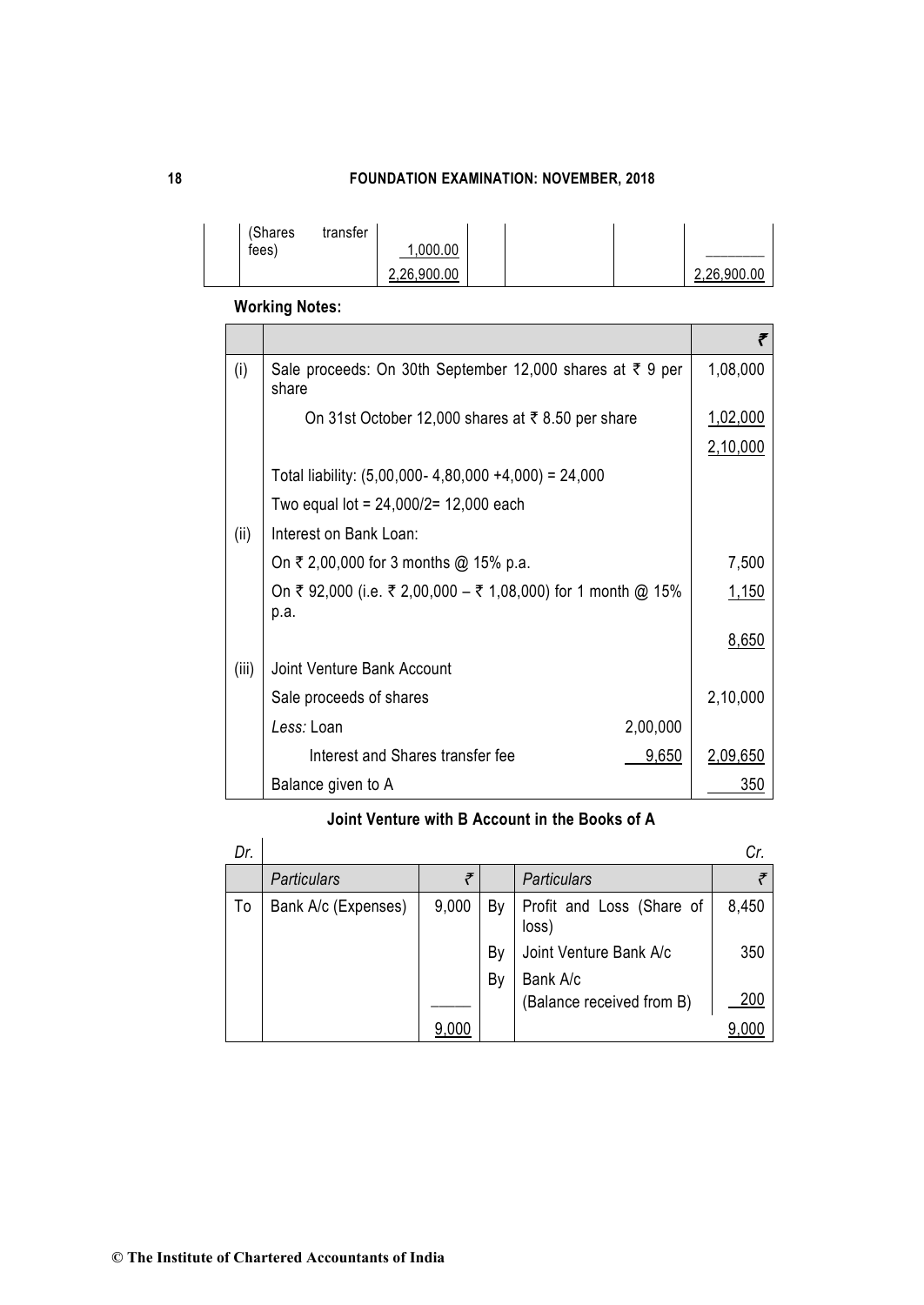## **Joint Venture with A Account in the Books of B**

| Dr. |                                       |       |    |                                    | Cr.   |
|-----|---------------------------------------|-------|----|------------------------------------|-------|
|     | Particulars                           | ₹     |    | <b>Particulars</b>                 |       |
| To  | A/c<br><b>Bank</b><br>(Expenses)      | 8,250 | By | Profit and Loss (Share of<br>loss) | 8,450 |
| To  | Bank A/c<br>(Balance paid<br>to<br>A) | 200   |    |                                    |       |
|     |                                       | 8,450 |    |                                    | 8,450 |

## **(b) Statement showing amount of royalty payable**

| <b>Date</b> | Output (in<br>tones) | Royalty @<br>$\bar{z}$ 2 per tone | <b>Minimu</b><br>m Rent | Short-<br>workings<br>allowable | Short-<br>workings<br>recouped | Amount<br>payable |
|-------------|----------------------|-----------------------------------|-------------------------|---------------------------------|--------------------------------|-------------------|
| 2015        | 7,500                | 15,000                            | 17,500                  | 2,500                           |                                | 17,500            |
| 2016        | 8,000                | 16,000                            | 17,500                  | 1,500                           |                                | 17,500            |
| 2017        | 10,000               | 20,000                            | 17,500                  |                                 | 2,500                          | 17,500            |
| 2018        | 12,500               | 25,000                            | 17,500                  |                                 | 1,500                          | 23,500            |

# **11. (a) Taking 19.6.2018 as a Base date**

| <b>Transaction Date</b> | Due Date  | Amount | Amount |          |
|-------------------------|-----------|--------|--------|----------|
| 8.3.2018                | 11.7.2018 | 4,000  | 22     | 88,000   |
| 16.3.2018               | 19.6.2018 | 5,000  | U      |          |
| 7.4.2018                | 10.9.2018 | 6,000  | 83     | 4,98,000 |
| 17.5.2018               | 20.8.2018 | 5,000  | 62     | 3,10,000 |
|                         |           | 20,000 |        | 8,96,000 |

Average Due Date = Base date + Total of Hodadi<br>Total of Amount Base date  $+$   $\overline{\phantom{a}}$  Total of Product

=  $19.6.2018 + ₹ 8,96,000$ /₹20,000

 $= 19.6.2018 + 44.8$  days (or 45 days approximately)

= 3.8.2018

Mehnaaz wants to save interest of  $\bar{\tau}$  157. The yearly interest is  $\bar{\tau}$  20,000  $\times$  18%

$$
=
$$
  $\overline{5}$  3,600.

Assume that days corresponding to interest of  $\bar{\tau}$  157 are Y.

Then,  $3,600 \times Y/365 = ₹ 157$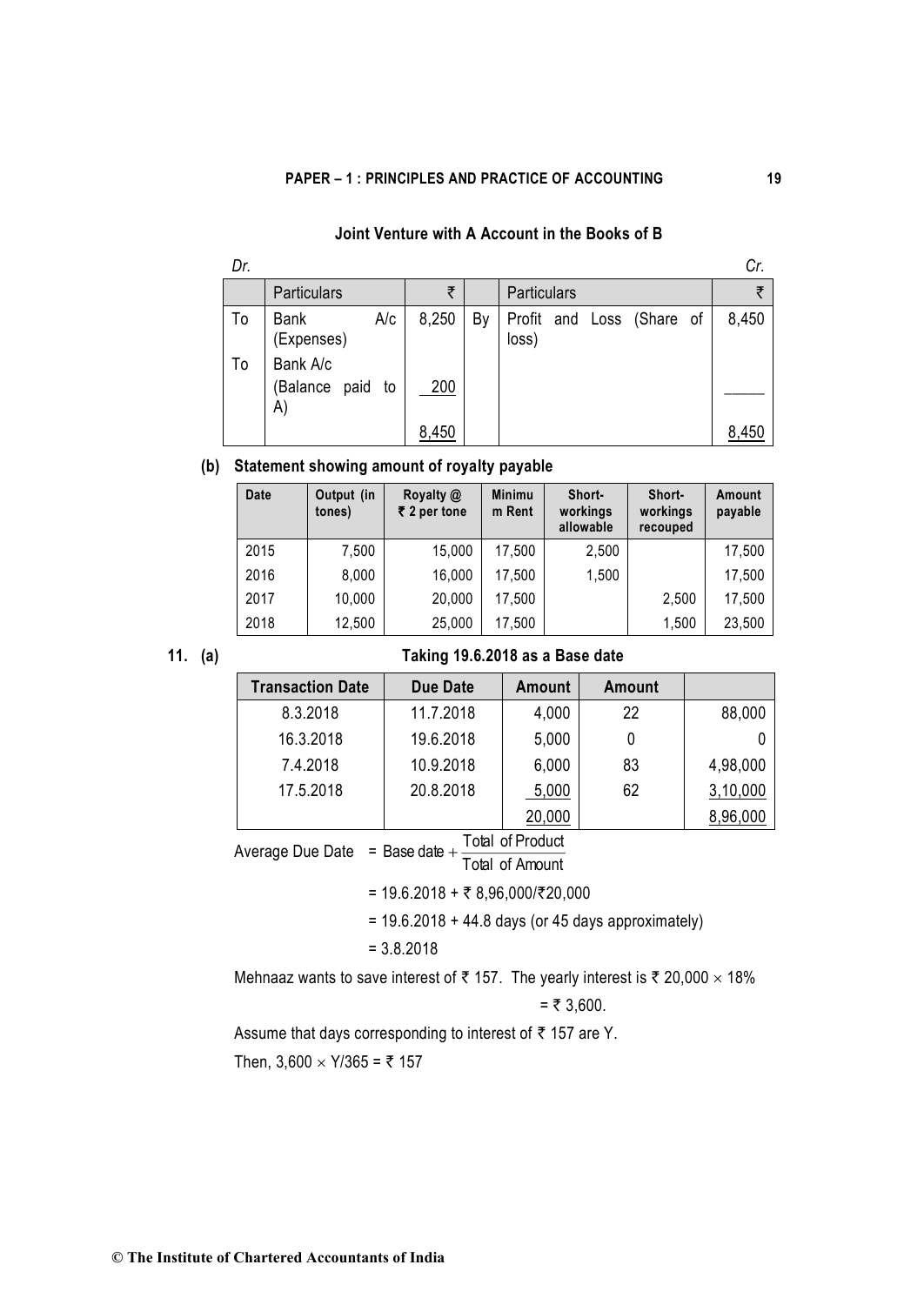or Y =  $157 \times 365/3,600 = 15.9$  days or 16 days (Approx.)

Hence, if Mehnaaz wants to save  $\bar{\tau}$  157 by way of interest, she should prepone the payment of amount involved by 16 days from the Average Due Date. Hence, she should make the payment on 18.7.2018 (3.8.2018 – 16 days).

## **(b) B in Account Current with A (Interest from Due Date to Dec.31, 2017 @ 10% p.a.)**

| Dr.     |    |                                                      |             |               |      |              |         |    |                                |             |               |      | Cr.      |
|---------|----|------------------------------------------------------|-------------|---------------|------|--------------|---------|----|--------------------------------|-------------|---------------|------|----------|
| Date    |    | <b>Particulars</b>                                   | Due<br>Date | Amount<br>(₹) | Days | Product Date |         |    | <b>Particulars</b>             | Due<br>Date | Amount<br>(₹) | Days | Product  |
| July 1  | To | Balance<br>b/d                                       | July 1      | 600           | 184  | 1,10,400     | Aug. 1  | By | Cash A/c                       | Aug. 1      | 650           | 152  | 98,800   |
| July 17 | To | Sales A/c                                            | July 17     | 50            | 167  | 8,350        | Sept. 1 | By | Cash A/c                       | Sept.       | 350           | 121  | 42,350   |
| Aug. 19 | To | Sales A/c                                            | Aug 19      | 700           | 134  | 93,800       | Sept. 1 | By | <b>Bills Receivable</b><br>A/c | Dec. 4      | 250           | 27   | 6,750    |
| Aug.30  | To | Sales A/c                                            | Aug. 30     | 40            | 123  | 4,920        | Oct. 22 | By | Purchases A/c                  | Oct.<br>22  | 30            | 70   | 2,100    |
| Nov.12  | To | Sales A/c                                            | Nov. 12     | 20            | 49   | 980          | Dec. 14 | By | Cash A/c                       | Dec.<br>14  | 80            | 17   | 1,360    |
| Dec.31  | To | Interest A/c<br>(67,090)<br>₹<br>$\times$ 0.1 / 365) |             |               |      |              | Dec. 31 | By | Balance c/d                    |             | 68.38         |      | 67,090   |
|         |    |                                                      |             | 18.38         |      |              |         |    |                                |             |               |      |          |
|         |    |                                                      |             | 1428.38       |      | 2,18,450     |         |    |                                |             | 1428.38       |      | 2,18,450 |

## **12***.* **Trading and Profit and Loss Account of Mr. Hari**

**for the year ended 31st December, 2017**

|                     |          |          |                 |          | ₹        |
|---------------------|----------|----------|-----------------|----------|----------|
| To Opening stock    |          | 46,800   | <b>By Sales</b> | 3,89,600 |          |
| To Purchases        | 3,21,700 |          | Less:           | 8,600    | 3,81,000 |
|                     |          |          | Returns         |          |          |
| Add: Omitted        | 400      |          | Closing<br>Bγ   |          | 78,600   |
| invoice             |          |          | stock           |          |          |
|                     | 3,22,100 |          |                 |          |          |
| Less: Returns       | 5,800    |          |                 |          |          |
|                     | 3,16,300 |          |                 |          |          |
| Less: Drawings      | 600      | 3,15,700 |                 |          |          |
| To Carriage         |          | 19,600   |                 |          |          |
| To Gross profit c/d |          | 77,500   |                 |          |          |
|                     |          | 4,59,600 |                 |          | 4,59,600 |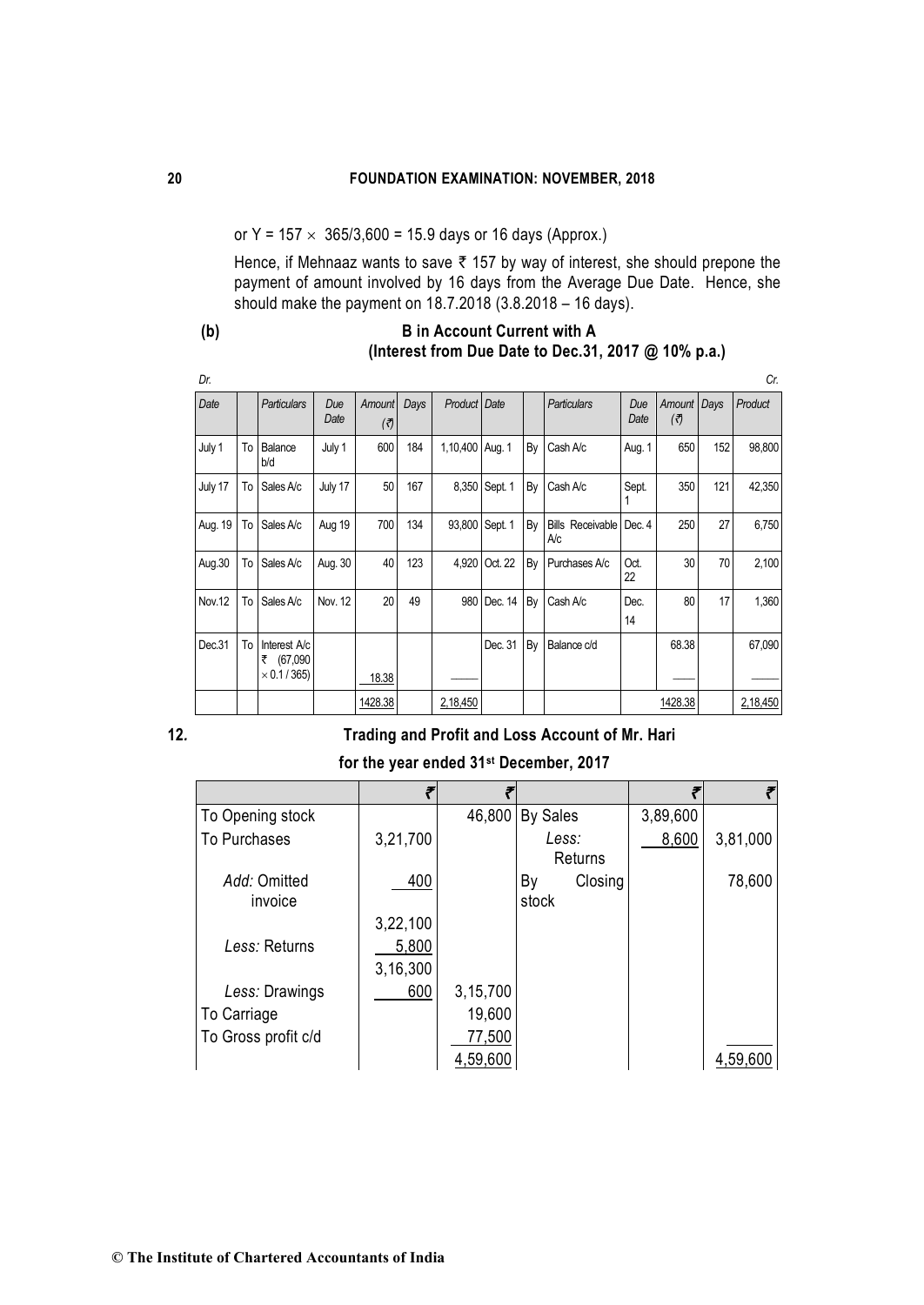| <b>PAPER – 1: PRINCIPLES AND PRACTICE OF ACCOUNTING</b> |  |
|---------------------------------------------------------|--|
|---------------------------------------------------------|--|

| To Rent and taxes                                   |        |        | 4,700 By Gross profit<br>b/d | 77,500 |
|-----------------------------------------------------|--------|--------|------------------------------|--------|
| To Salaries and<br>wages                            |        |        | 9,300 By Discount            | 4,440  |
| To Bank interest                                    | 1,100  |        |                              |        |
| Add: Due                                            | 1,700  | 2,800  |                              |        |
| To Printing and<br>stationary                       | 14,400 |        |                              |        |
| Less: Prepaid (1/4)                                 | 3,600  | 10,800 |                              |        |
| To Discount allowed                                 |        | 1,800  |                              |        |
| To General expenses                                 |        | 11,450 |                              |        |
| To Insurance                                        |        | 1,300  |                              |        |
| To Postage & telegram expenses                      |        | 2,330  |                              |        |
| To Travelling expenses                              |        | 870    |                              |        |
| To Provision for bad debts<br>[W.N.(ii)]            |        | 1,150  |                              |        |
| To Provision for discount on<br>debtors [W.N.(iii)] |        | 437    |                              |        |
| To Depreciation on<br>furniture & fittings          |        | 500    |                              |        |
| To Net profit                                       |        | 34,503 |                              |        |
|                                                     |        | 81,940 |                              | 81,940 |

# **Balance Sheet of Hari as at 31st December, 2017**

| Liabilities              | ₹        | ₹      | Assets                   | ₹      | ₹      |
|--------------------------|----------|--------|--------------------------|--------|--------|
| Capital                  | 76,690   |        | Furniture & fittings     | 5,000  |        |
| Add: Net profit          | 34,503   |        | Less: Depreciation       | 500    | 4,500  |
|                          | 1,11,193 |        | Sundry debtors (W.N.1)   | 23,000 |        |
| Less: Drawings:          |          |        | Less: Provision for bad  |        |        |
| Cash 30,000              |          |        | & doubtful debts (W.N.2) | 1,150  |        |
| 600<br>Goods             | 30,600   | 80,593 |                          | 21,850 |        |
| Bank loan                |          | 20,000 | Less: Provision for      |        |        |
| Bank interest due        |          | 1,700  | discount (W.N.2)         | 437    | 21,413 |
| Sundry creditors (W.N.3) |          | 14,200 | Stock                    |        | 78,600 |
|                          |          |        | Prepaid expenses:        |        |        |
|                          |          |        | Printing & stationary    |        | 3,600  |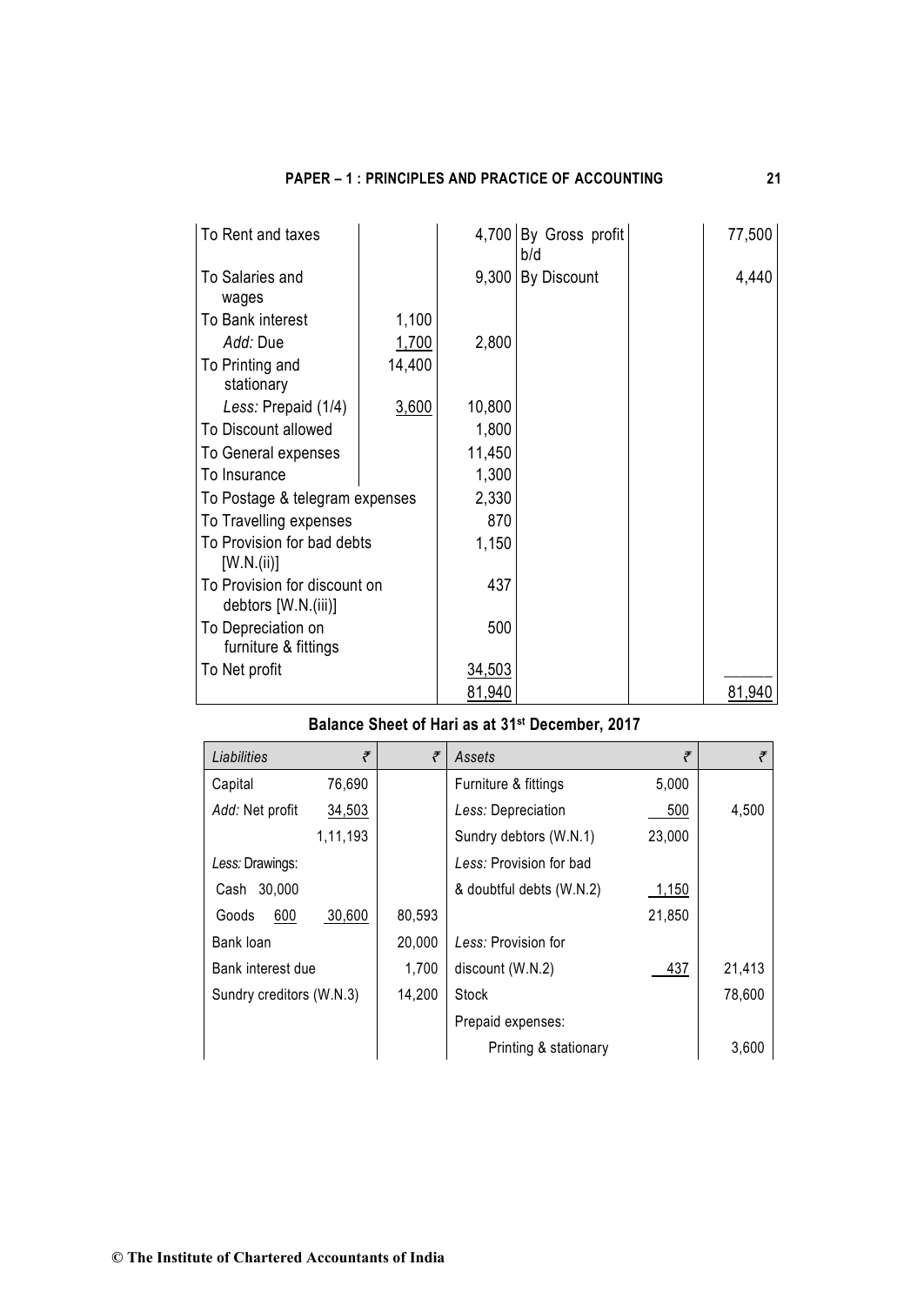|     |                                     |          | Bank balance | 8,000        |
|-----|-------------------------------------|----------|--------------|--------------|
|     |                                     |          | Cash balance | 380          |
|     |                                     | 1,16,493 |              | 1,16,493     |
|     | <b>Working Notes:</b>               |          |              |              |
| (1) | <b>Sundry debtors</b>               |          |              |              |
|     | Balance as per trial balance        |          |              | 24,000       |
|     | Less: Due to Ram                    |          |              | 1,000        |
|     |                                     |          |              | 23,000       |
| (2) | Provision for bad & doubtful debts: |          |              |              |
|     | @ 5% on ₹ 23,000                    |          |              | <u>1,150</u> |
|     | <b>Provision for discount:</b>      |          |              |              |
|     | 2% on ₹ 21,850 (23,000 -1,150)      |          |              | 437          |
| (3) | <b>Sundry creditors</b>             |          |              |              |
|     | Balance as per trial balance        |          |              | 14,800       |
|     | Less: Set off in respect of Ram     |          |              | 1,000        |
|     |                                     |          |              | 13,800       |
|     | Add: Purchase invoice omitted       |          |              | 400          |
|     |                                     |          |              | 14,200       |

## **13.**

|     | <b>Valuation of Goodwill:</b>                                 |            |
|-----|---------------------------------------------------------------|------------|
| (1) | Average Capital Employed                                      |            |
|     | Total Assets less Trade payables as on 31.12.2017             | 6,25,000   |
|     | Add: 1/2 of the amount withdrawn by partners                  | 75,000     |
|     |                                                               | 7,00,000   |
|     | Less: 1/2 of the profit earned in 2017                        | (1,00,000) |
|     |                                                               | 6,00,000   |
| (2) | Super Profit:                                                 |            |
|     | Profit of M/s Vasudevan, Sunderarajan & Agrawal               | 2,00,000   |
|     | Normal profit @ 30% on ₹ 6,00,000                             | 1,80,000   |
|     | <b>Super Profit</b>                                           | 20,000     |
| (3) | Value of Goodwill                                             |            |
|     | 5 Years' Purchase of Super profit (₹ 20,000 × 5) = ₹ 1,00,000 |            |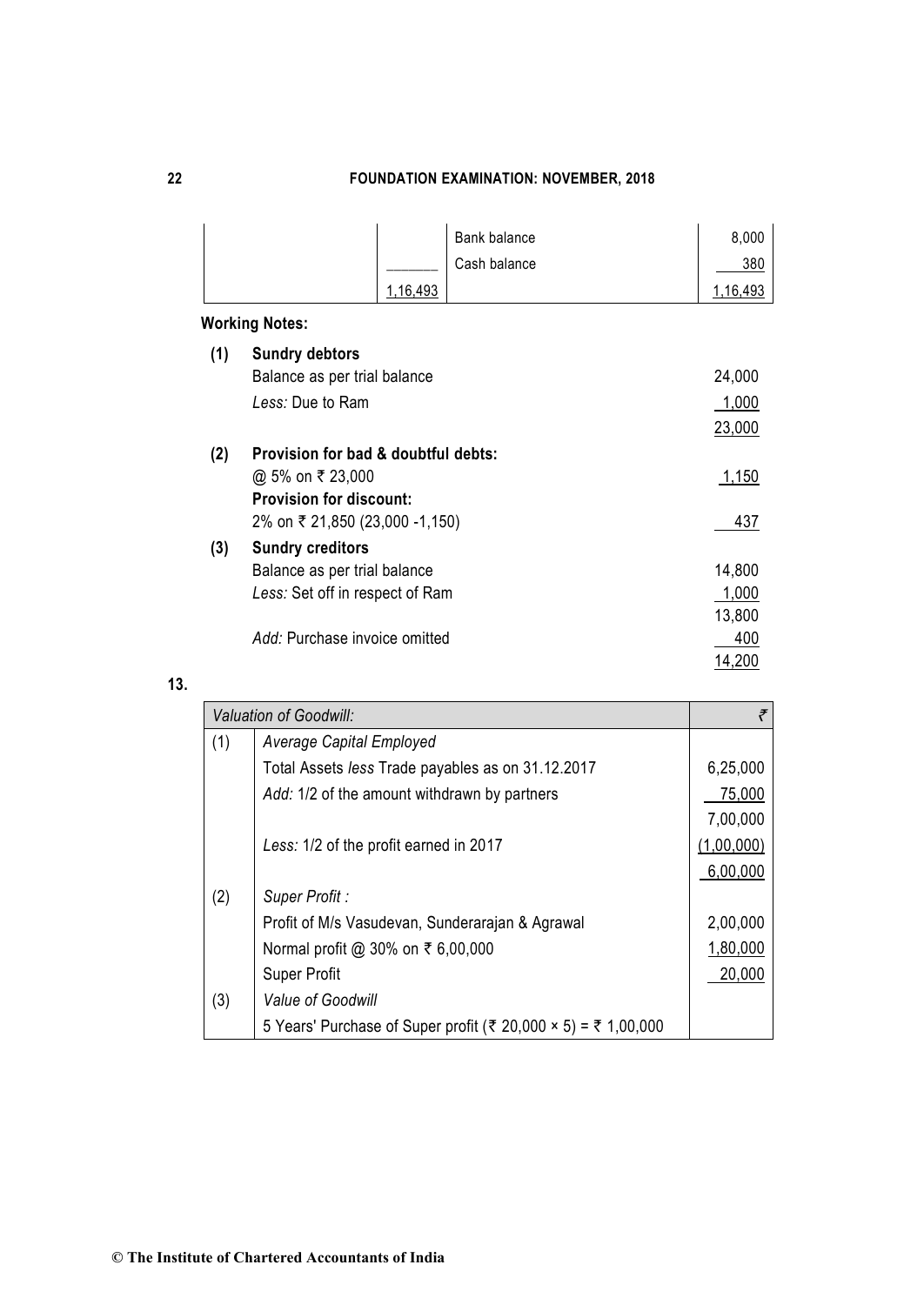| I |
|---|
|---|

# **14. Revaluation Account**

|                                     | ÷      |                      |                    |        |
|-------------------------------------|--------|----------------------|--------------------|--------|
| To Buildings A/c                    | 10,000 |                      | By Investments A/c |        |
| To Plant and Machinery A/c          | 26,000 | By Loss to Partners: |                    |        |
| To Provision for Doubtful Debts A/c | 27,800 |                      | 30,400             |        |
|                                     |        | Q                    | 18,240             |        |
|                                     |        | R                    | 12,160             | 60,800 |
|                                     | 63,800 |                      |                    | 63,800 |

## **Capital Accounts of Partners**

|    | <b>Particulars</b>             | P        | Q      | R          |               |    | <b>Particulars</b>                          | P        |        | R        |        |
|----|--------------------------------|----------|--------|------------|---------------|----|---------------------------------------------|----------|--------|----------|--------|
|    |                                |          |        |            |               |    |                                             |          |        |          |        |
| To | Revaluation<br>A/c             | 30.400   | 18,240 | $12.160 -$ |               | By | Balance b/d                                 | 80,000   | 20.000 | 30,000   |        |
| To | Investments<br>A/c             |          | 15,000 |            |               | Βy | Reserves<br>A/c                             | 10,000   | 6,000  | 4,000    |        |
|    | To Q's<br>Loan<br>A/c          |          | 22,760 |            |               | Βy | and T's<br>R<br>Capital A/c                 | 10,000   | 30.000 |          |        |
| To | P<br>Q's<br>and<br>Capital A/c |          |        |            | 20,000 20,000 | Вy | A/c<br><b>Bank</b><br>(balancing<br>figure) | 10,400   |        | 78,160   | 60.000 |
| To | Balance c/d                    | 80,000   |        | 80,000     | 40,000        |    |                                             |          |        |          |        |
|    |                                | 1,10,400 | 56,000 | 1,12,160   | 60,000        |    |                                             | 1,10,400 | 56,000 | 1,12,160 | 60,000 |

## **Bank Account**

|                    | ₹        |                       |          |
|--------------------|----------|-----------------------|----------|
| To P's capital A/c | 10,400   | By Bank Overdraft A/c | 44,000   |
| To R's capital A/c | 78,160   | By Balance c/d        | 1,04,560 |
| To T's capital A/c | 60,000   |                       |          |
|                    | 1,48,560 |                       | 1,48,560 |

## **Balance Sheet of NEHA Co.**

# **as at 1st April, 2018**

| <b>Liabilities</b> | <b>Assets</b>              |          |
|--------------------|----------------------------|----------|
| Capital Accounts:  | Land                       | 10,000   |
| 80,000             | <b>Buildings</b>           | 1,90,000 |
| 80,000<br>Q        | <b>Plant and Machinery</b> | 1,04,000 |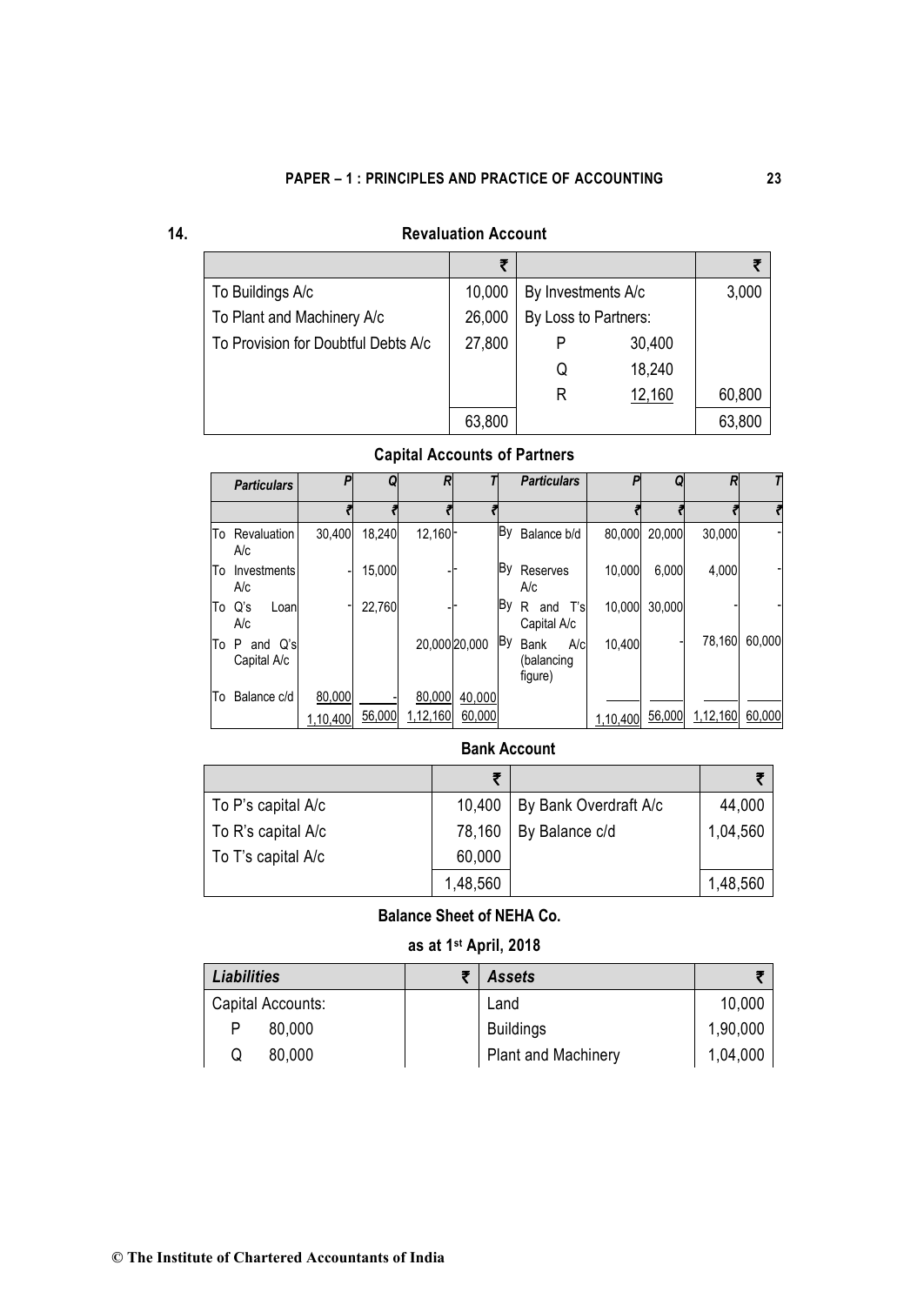| 40,000<br>R      | 2,00,000 | Furniture                                          | 43,000   |
|------------------|----------|----------------------------------------------------|----------|
| Long Term Debts  | 3,00,000 | Inventories                                        | 1,30,000 |
| Trade payables   | 1,70,000 | Trade receivables<br>1,39,000                      |          |
| Q's Loan Account | 22,760   | Less: Provision for Doubtful<br>(27, 800)<br>Debts | 1,11,200 |
|                  |          | <b>Balance at Bank</b>                             | 1,04,560 |
|                  | 6,92,760 |                                                    | 6,92,760 |

# **15. Subscription for the year ended 31.3.2018**

| Subscription received during the year                               |        | 3,75,000 |
|---------------------------------------------------------------------|--------|----------|
| Less: Subscription receivable on 1.4.2017                           | 11,250 |          |
| Less: Subscription received in advance on 31.3.2018                 | 5,250  | (16,500) |
|                                                                     |        | 3,58,500 |
| Add: Subscription receivable on 31.3.2018                           | 16,500 |          |
| Add: Subscription received in advance on 1.4.2017                   | 9,000  | 25,500   |
| Amount of Subscription appearing in Income & Expenditure<br>Account |        | 3,84,000 |

# **Sports material consumed during the year end 31.3.2018**

| Payment for Sports material                                 | 2,25,000     |
|-------------------------------------------------------------|--------------|
| Less: Amounts due for sports material on 1.4.2017           | (67, 500)    |
|                                                             | 1,57,500     |
| Add: Amounts due for sports material on 31.3.2018           | 97,500       |
| Purchase of sports material                                 | 2,55,000     |
| Sports material consumed:                                   |              |
| Stock of sports material on 1.4.2017                        | 75,000       |
| Add: Purchase of sports material during the year            | 2,55,000     |
|                                                             | 3,30,000     |
| Less: Stock of sports material on 31.3.2018                 | (1, 12, 500) |
| Amount of Sports Material appearing in Income & Expenditure |              |
| Account                                                     | 2.17.500     |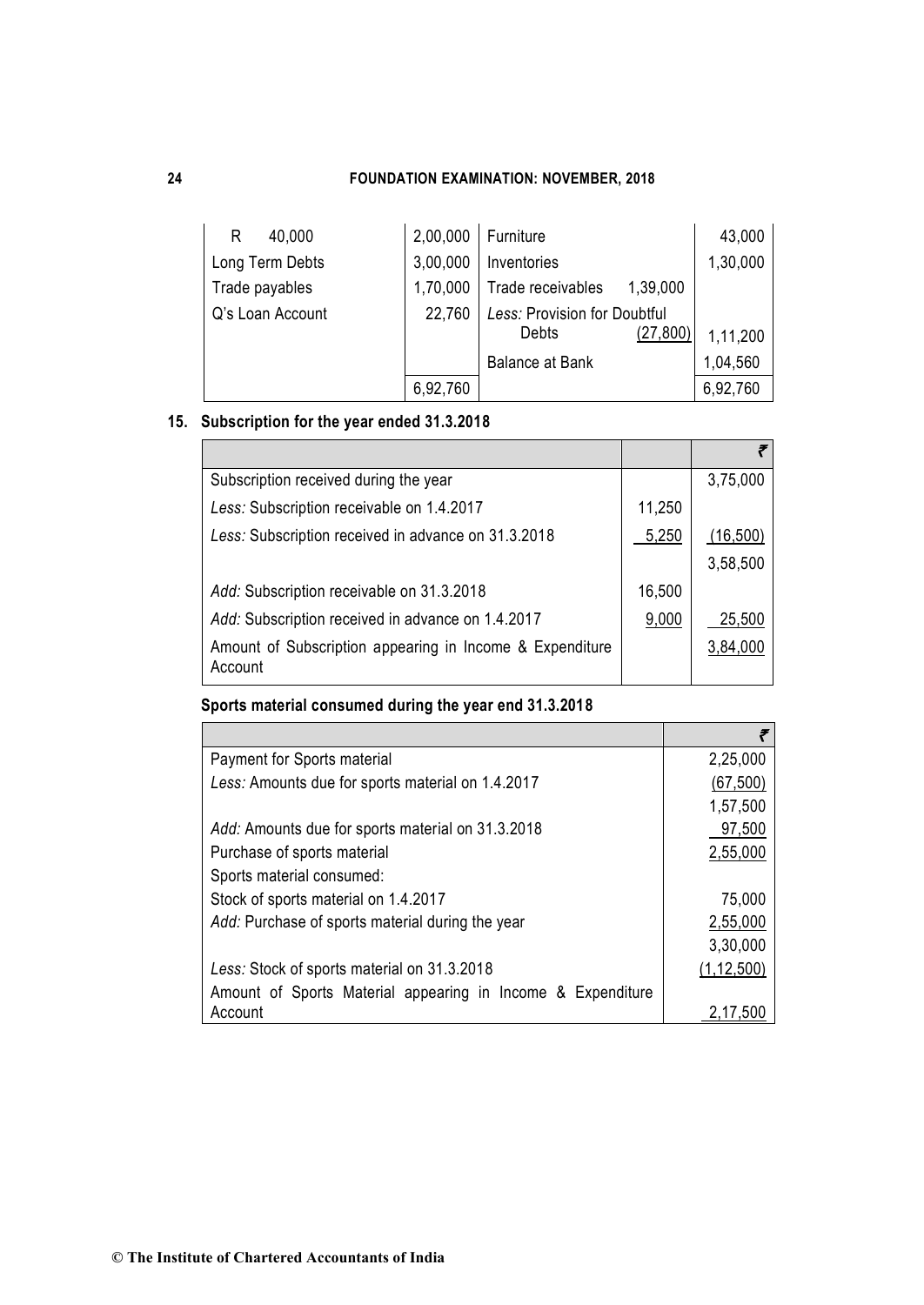# **Balance Sheet of M/s TT Club For the year ended 31st March, 2018 (An extract)**

| <b>Liabilities</b>             | $\bar{\mathcal{E}}$ Assets      |          |
|--------------------------------|---------------------------------|----------|
| Unearned Subscription          | 5,250 Subscription receivable   | 16,500   |
| Amount due for sports material | 97,500 Stock of sports material | 1,12,500 |

# **16. Pehal Ltd.**

## **Journal**

| 2017          |                                                                                                                         |     | Dr.<br>₹  | Cr.<br>₹  |
|---------------|-------------------------------------------------------------------------------------------------------------------------|-----|-----------|-----------|
| <b>May 20</b> | <b>Bank Account</b>                                                                                                     | Dr. | 18,00,000 |           |
|               | To Share Application A/c                                                                                                |     |           | 18,00,000 |
|               | (Application money on 60,000 shares at ₹ 30 per<br>share received.)                                                     |     |           |           |
| June 1        | Share Application A/c                                                                                                   | Dr. | 18,00,000 |           |
|               | To Share Capital A/c                                                                                                    |     |           | 18,00,000 |
|               | (The amount transferred to Capital Account on<br>60,000 shares ₹ 30 on application. Directors'<br>resolution no dated ) |     |           |           |
|               | Share Allotment A/c                                                                                                     | Dr. | 18,00,000 |           |
|               | To Share Capital A/c                                                                                                    |     |           | 18,00,000 |
|               | (Being share allotment made due at ₹ 30 per share.<br>Directors' resolution no dated )                                  |     |           |           |
| July 15       | <b>Bank Account</b>                                                                                                     | Dr. | 18,00,000 |           |
|               | To Share Application and Allotment A/c                                                                                  |     |           | 18,00,000 |
|               | (The sums due on allotment received.)                                                                                   |     |           |           |
| Oct. 1        | <b>Share First Call Account</b>                                                                                         | Dr. | 12,00,000 |           |
|               | To Share Capital Account                                                                                                |     |           | 12,00,000 |
|               | (Amount due from members in respect of first call-on<br>60,000 shares at ₹ 20 as per Directors, resolution<br>no dated) |     |           |           |
| Oct. 20       | <b>Bank Account</b>                                                                                                     | Dr. | 12,00,000 |           |
|               | To Share First Call Account                                                                                             |     |           | 12,00,000 |
|               | (Receipt of the amounts due on first call.)                                                                             |     |           |           |
| 2018          |                                                                                                                         |     |           |           |
| Feb. 1        | Share Second and Final Call A/c                                                                                         | Dr. | 12,00,000 |           |
|               | To Share Capital A/c                                                                                                    |     |           | 12,00,000 |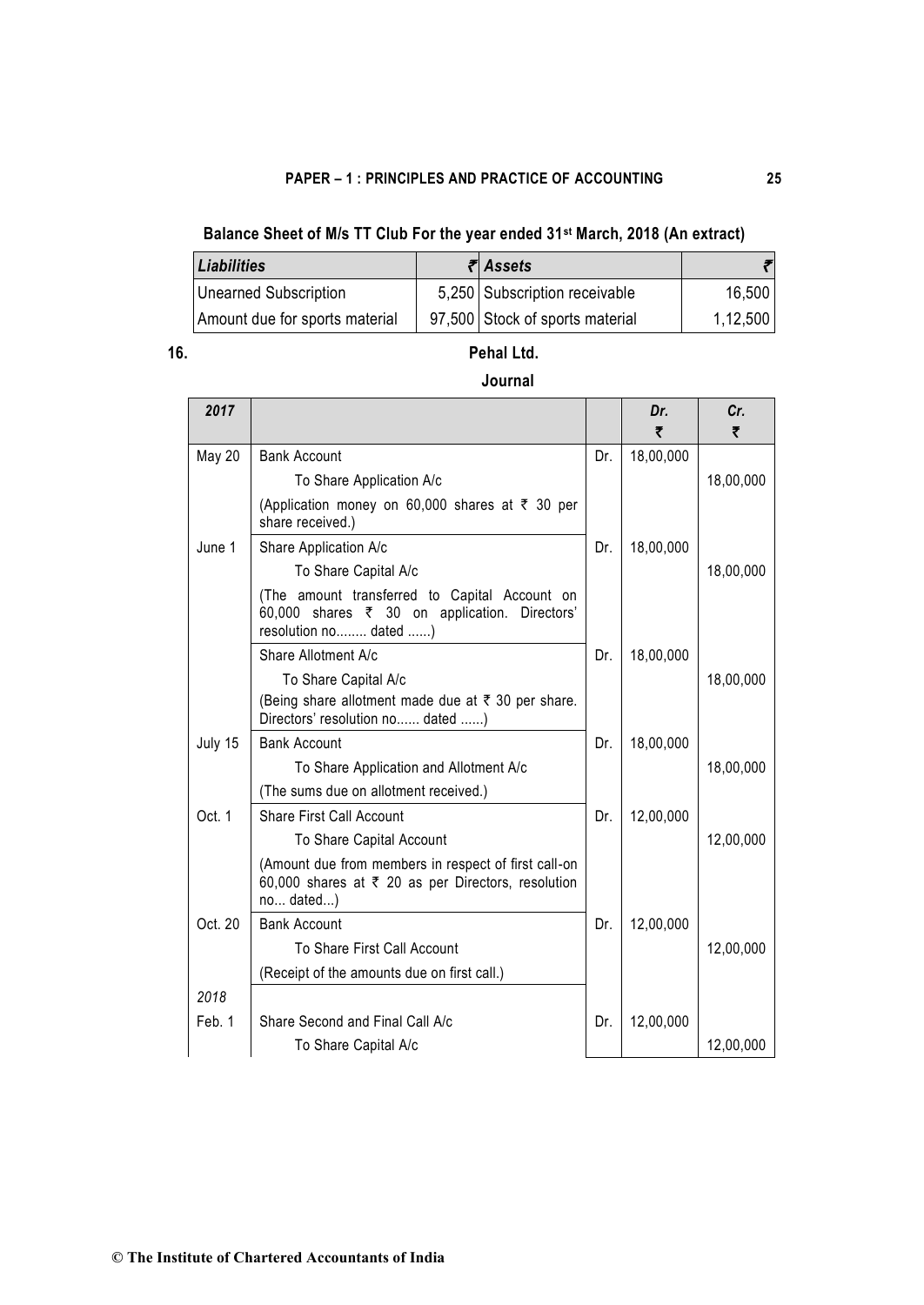|         | (Amount due on 60,000 share at ₹ 20<br>per share on second and final call, as per<br>Directors resolution no dated) |    |           |           |
|---------|---------------------------------------------------------------------------------------------------------------------|----|-----------|-----------|
| Mar. 31 | <b>Bank Account</b>                                                                                                 | Dr | 12,00,000 |           |
|         | To Share Second & Final Call A/c                                                                                    |    |           | 12.00.000 |
|         | (Amount received against the final call on<br>60,000 shares at ₹20 per share.)                                      |    |           |           |

## **17. Journal entries**

|                                                                                                                                                                        |     | Dr.<br>₹ | Cr.<br>₹ |
|------------------------------------------------------------------------------------------------------------------------------------------------------------------------|-----|----------|----------|
| Preference Share Capital A/c (2,500 x ₹ 70)                                                                                                                            | Dr. | 1,75,000 |          |
| To Preference Share Allotment A/c (2,500 x ₹ 20)                                                                                                                       |     |          | 50,000   |
| To Preference Share First Call A/c (2,500 x ₹ 20)                                                                                                                      |     |          | 50,000   |
| To Forfeited Share A/c                                                                                                                                                 |     |          | 75,000   |
| (Being the forfeiture of 2,500 preference shares ₹ 70 each<br>being called up for non-payment of allotment and first call<br>money as per Board's Resolution No dated) |     |          |          |
|                                                                                                                                                                        |     |          |          |
| Bank A/c (2,000 x ₹60)                                                                                                                                                 | Dr. | 1,20,000 |          |
| Forfeited Shares A/c (2,000 x ₹10)                                                                                                                                     | Dr. | 20,000   |          |
| To Preference Share Capital A/c                                                                                                                                        |     |          | 1,40,000 |
| (Being re-issue of 2,000 shares at ₹60 per share paid-up as<br>₹70 as per Board's Resolution Nodated)                                                                  |     |          |          |
| Forfeited Shares A/c                                                                                                                                                   | Dr. | 40,000   |          |
| To Capital Reserve A/c (Note 1)                                                                                                                                        |     |          | 40,000   |
| (Being profit on re-issue transferred to                                                                                                                               |     |          |          |
| Capital/Reserve)                                                                                                                                                       |     |          |          |

# **Working Note:**

# **Calculation of amount to be transferred to Capital Reserve**

| Forfeited amount per share =₹ 75,000/2500 = ₹ 30       |         |
|--------------------------------------------------------|---------|
| Loss on re-issue =₹ $70 - ₹ 60$                        | $= 710$ |
| Surplus per share re-issued                            | ₹ 20    |
| Transferred to capital Reserve ₹ 20 x 2000 = ₹ 40,000. |         |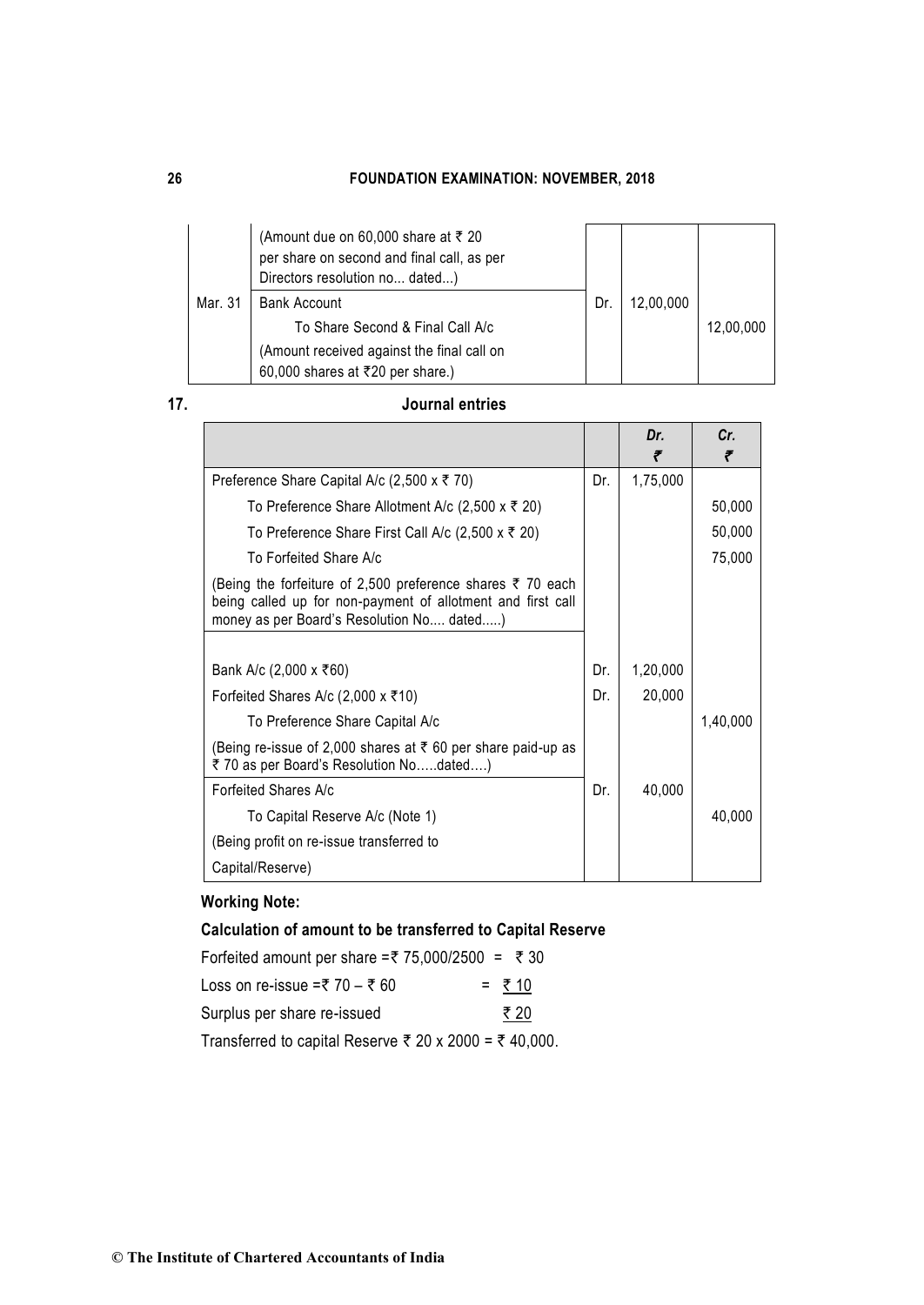| I | ٠ |  |
|---|---|--|
|   | ٧ |  |

### **18. In the books of A Limited**

| Date    | <b>Particulars</b>                                                                                      |     | ₹'000  | ₹'000  |
|---------|---------------------------------------------------------------------------------------------------------|-----|--------|--------|
| April 1 | Bank A/c                                                                                                | Dr. | 38,500 |        |
|         | To 12% Debentures Application A/c                                                                       |     |        | 38,500 |
|         | (Being money received on 3,85,000 debentures)                                                           |     |        |        |
| April 7 | 12% Debentures Application A/c                                                                          | Dr. | 3,500  |        |
|         | To Bank A/c                                                                                             |     |        | 3,500  |
|         | (Being money on 35,000 debentures refunded as per<br>Board's Resolution Nodated)                        |     |        |        |
| April 7 | 12% Debentures Application A/c                                                                          | Dr. | 35,000 |        |
|         | To 12% Debentures A/c                                                                                   |     |        | 35,000 |
|         | (Being the allotment of 3,50,000 debentures of ₹ 100<br>each at par, as per Board's Resolution Nodated) |     |        |        |

**19.** Current Ratio = 2.5 : 1 (Given)

Let Current Liabilities = x

Then, Current Assets= 2.5 x

Working Capital = Current Assets - Current Liabilities

₹ 6,00,000 = 2.5x = x

 $\overline{\xi}$  6,00,000 = 1.5x

Therefore,

(i) Current Liabilities (x) = 
$$
\frac{Rs.6,00,000}{1.5}
$$
 = ₹ 4,00,000

- (ii) Current Assets =  $\overline{z}$  4,00,000 x 2.5 =  $\overline{z}$  10,00,000
- (iii) Liquid Ratio/Acid Test Ratio =  $\frac{Quick\,\,Assets}{\sqrt{2\pi}} = \frac{8,00,000}{1,000,000} = 1.5:1$ Current Liabilities 4,00,000 ₹

Quick Assets = Current Assets – Inventories

 $= ₹ 10,00,000 - ₹ 4,00,000 = ₹ 6,00,000$ 

**20. (i)** Double entry system may be defined as that system which recognizes and records both the aspects of a transaction.

> Every transaction has two aspects and according to this system, both the aspects are recorded. This system was developed in the 15th century in Italy by Luca Pacioli. It has proved to be systematic and has been found of great use for recording the financial affairs for all institutions requiring use of money.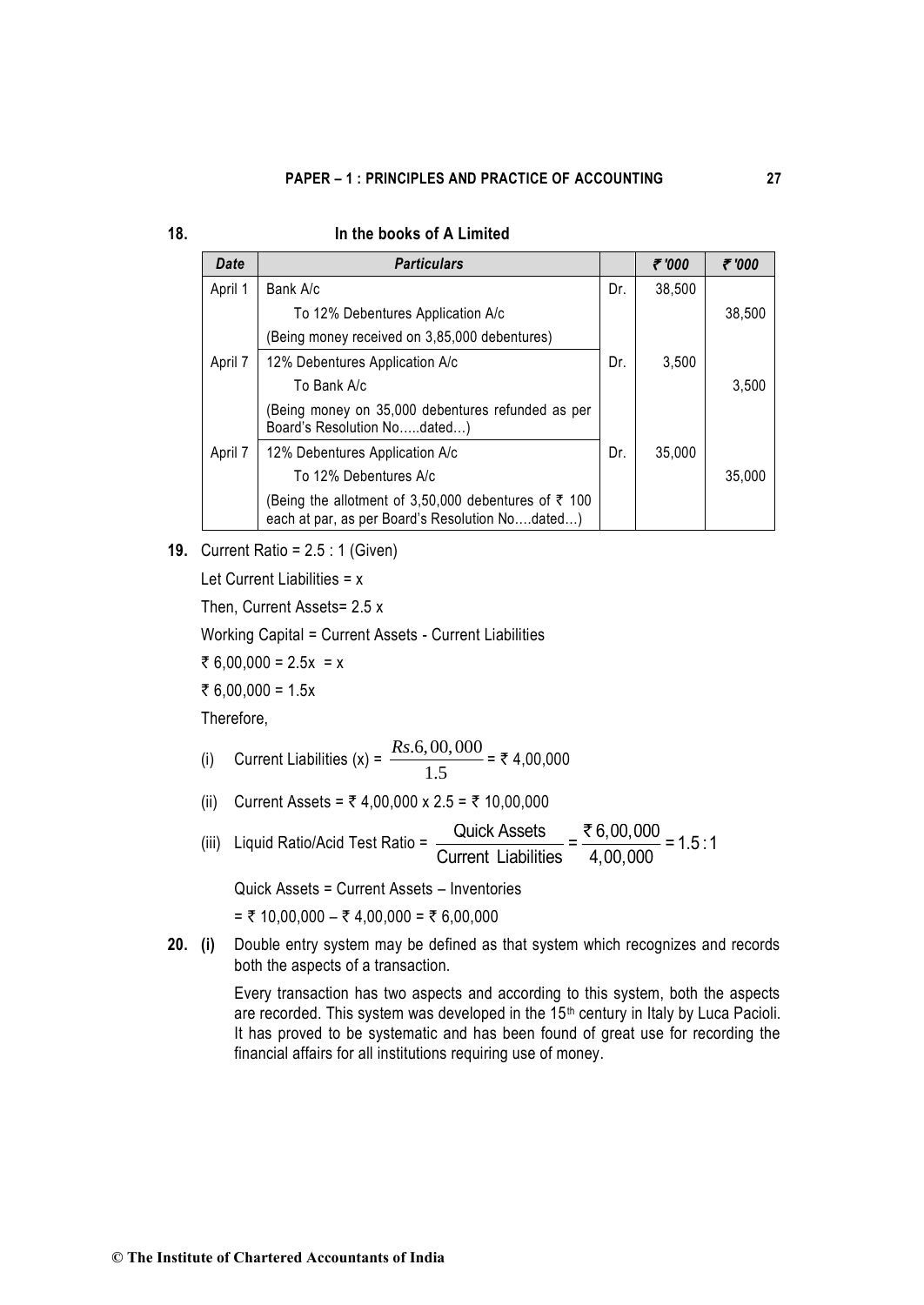This system offers the under mentioned advantages:

- (a) By the use of this system, the accuracy of the accounting work can be established through the device of trial balance.
- (b) The profit earned or loss suffered during a period can be ascertained together with details.
- (c) The financial position of the firm or the institution concerned, can be ascertained at the end of each period, through preparation of the balance sheet.
- (d) The system permits accounts to be kept in as much detail as necessary and therefore, affords significant information for the purpose of control etc.
- (e) Result of one year may be compared with those of previous years and reasons for the change may be ascertained. It is because of these advantages that the double entry system has been used extensively in all countries.
- **(ii)** Banks are essential to modern society, but for an industrial unit, it serves as a necessary instrument in the commercial world. Most of the transactions of the business are done through bank whether it is a receipt or payment. Rather, it is legally necessary to operate the transactions through bank after a certain limit. All the transactions, which have been operated through bank, if not verified properly, the industrial unit may not be sure about its liquidity position in the bank on a particular date. There may be some cheques which have been issued, but not presented for payment, as well as there may be some deposits which has been deposited in the bank, but not collected or credited so far. Some expenses might have been debited or bills might have been dishonoured. It is not known to the industrial unit in time, it may lead to wrong conclusions. The errors committed by bank may not be known without preparing bank reconciliation statement. Preparation of bank reconciliation statement prevents the chances of embezzlement. Hence, bank reconciliation statement is very important and is a necessity of an industrial unit as it plays a key role in the liquidity control of the industry.
- **(iii)** A bill of exchange is an instrument in writing containing an unconditional order, signed by the maker, directing a certain person to pay a certain sum of money to or to the order of certain person or to the bearer of the instrument. When such an order is accepted by the drawee on the face of the order itself, it becomes a valid bill of exchange.

There are three parties to a bill of exchange:

- (i) The drawer, who draws the bill, that is, the creditor to whom the money is owing;
- (ii) The drawee, the person to whom the bill is addressed or on whom it is drawn